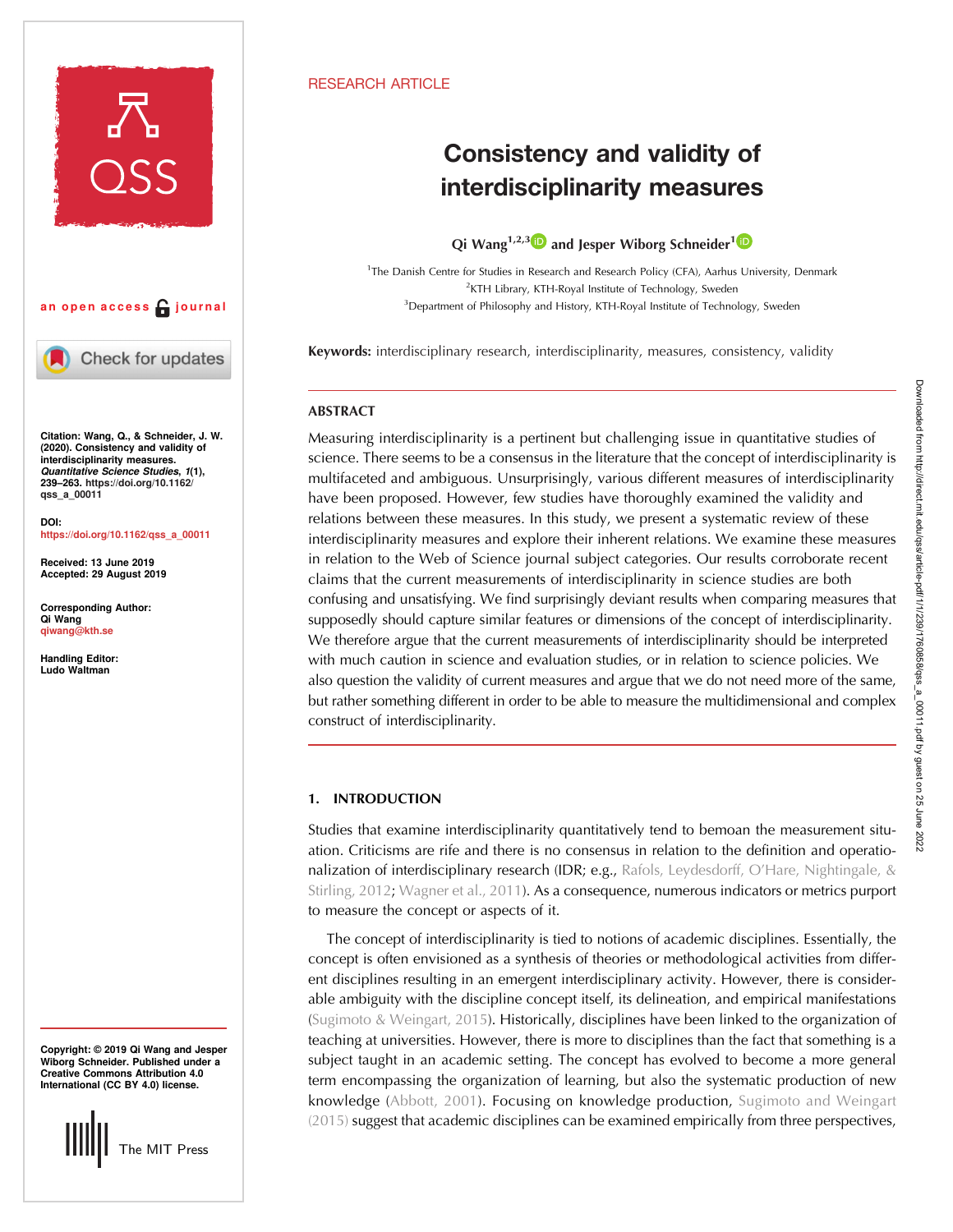what they term "publications," "people," and "ideas." In essence, all three perspectives rely on data from (journal) publications in multidisciplinary bibliographic databases. What [Sugimoto](#page-19-0) [and Weingart \(2015\)](#page-19-0) refer to as "publications" are disciplinary delineations based on indexing and classification of publications and/or their parent journals. "People" uses authors, mentors, and affiliations as delineations, whereas "ideas" refer to cognitive attributes such as language use, topics, and methodology.

Most measures of interdisciplinarity are rooted in scientometric operationalizations of disciplinary structures, mainly based on the "publication" perspective suggested by [Sugimoto and](#page-19-0) [Weingart \(2015\).](#page-19-0) The scientometric approaches utilize the vast quantities of publications in bibliographic databases to structure the literature according to established categories or by applying various different indexing techniques. Depending on the purpose, such structures are then perceived as "disciplinary structures." However, with no conceptual or operational consensus and plenty of attributes and researcher degrees of freedom, it is no surprise that IDR based on scientometric techniques has been scrutinized and interpreted in many different ways. Numerous indicators, measures or metrics have been proposed for measuring interdisciplinarity, but only a few studies have actually examined the relation between such measures, their validity, and their consistency. Although [Rafols and Meyer \(2007\)](#page-19-0) initially concluded that interdisciplinarity measures based on publications and their citation relations can provide a comparatively accurate description of cross-boundary knowledge creation, [Leydesdorff and](#page-19-0) [Rafols \(2011,](#page-19-0) p. 98) later concluded that "different indicators may capture different understand-ings of such a multi-faceted concept as interdisciplinarity." Recently, a report by [Digital Science](#page-18-0) [\(2016,](#page-18-0) p. 2) concluded that the choice of data sets and methodologies produces "inconsistent and sometimes contradictory" results.

The aim of the present study is to further examine the relations between a number of seemingly similar interdisciplinarity measures. We examine empirically to what extent findings based upon them are consistent, in order to be able to shed more light on their validity and potential use for science policy. We limit our empirical review to proposed interdisciplinarity measures based on the "publication" perspective (i.e., publications and citation relations).

The article is structured as follows: In Section 2 we briefly introduce the data used for the empirical analyses. In Section 3 we summarize definitions and measures of interdisciplinarity examined in the study. Subsequently, we present the results in Section 4. Discussion and conclusions follow in Sections 5 and 6.

#### 2. UNIT OF ANALYSIS

In the present study, we examine a number of known interdisciplinarity measures empirically by comparing their outcomes when applied to the Web of Science (WoS) journal subject categories (SCs). As data, we use all publications of the document type article published in 2010 from the in-house WoS database at the Centre for Science and Technology Studies (CWTS) at Leiden University. As the validity and effectiveness of using a journal citation database is questionable for research fields where journals are not the main scientific communication medium, we exclude SCs from the Arts & Humanities Citation Index, resulting in 224 WoS SCs included in the analysis.

Classification systems are essential when quantifying interdisciplinarity using bibliometric methods. The groupings are presumed to represent "disciplines" and their potential mutual relations become the determining factor when measuring "interdisciplinarity." Numerous classification systems are available. In this study, we use the WoS journal classification system as disciplines or categories. The WoS classification is by no means a "ground truth"; on the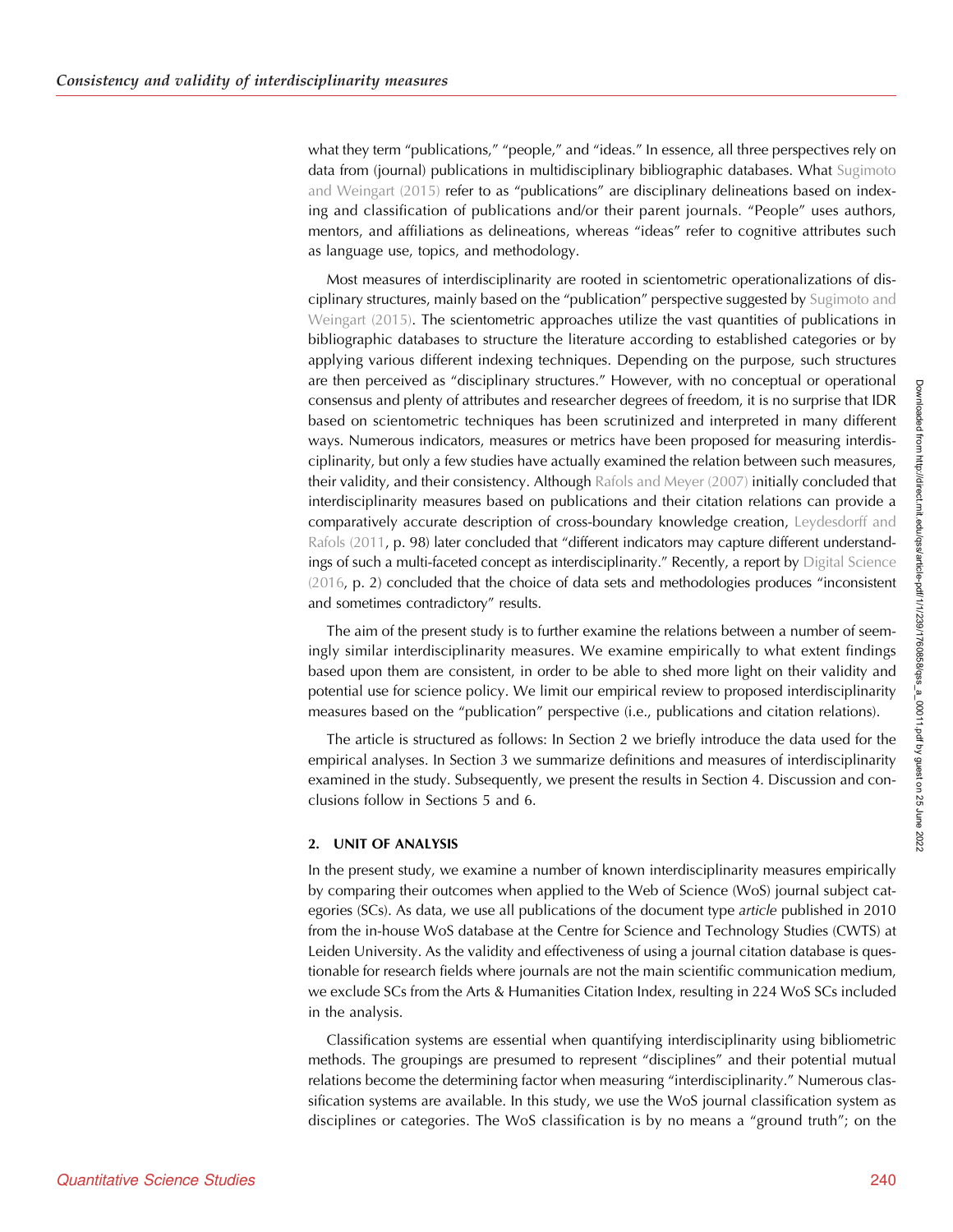contrary, it is arbitrary in its details ([Wang & Waltman, 2016\)](#page-20-0). Indeed, no classification system can be seen as the "truth," as different systems may serve different purposes, and, in that sense, the choice of a system should be seen in relation to the purpose of a study. For instance, the lower level of the Organisation for Economic Co-operation and Development (OECD) classification system has around 40 categories, whereas the WoS classification system consists of 250 SCs. Following the above logic, a unit of analysis may show a higher degree of interdisciplinarity when using the WoS system compared to the OECD system simply due to their different granularities. We use the WoS classification system because it is generally the most frequently used system in scientometric studies, including interdisciplinarity research based on bibliometric methods.

Before we introduce measures of interdisciplinarity, two issues need to be stressed. First, references from, and citations to, scientific publications can both be used to operationalize interdisciplinarity. According to [Levitt, Thelwall, and Oppenheim](#page-19-0) ([2011,](#page-19-0) p. 1121), "there does not seem to be clear evidence that one is preferable to the other." However, others stress that citations and references have different implications (e.g., [Porter & Chubin, 1985\)](#page-19-0). We believe that references given in a publication are a reflection of the "knowledge base" upon which the work is built. Compared to citations, reference lists in publications better reflect the potential integration of knowledge from different research fields, a focal issue in relation to measuring interdisciplinarity. Consequently, we focus on the use of references in this study.

Second, most interdisciplinarity measures can be applied at the level of individual publications, but also at higher levels of aggregation. For example, for a set of publications belonging to a unit of analysis, one can apply the Rao-Stirling index (RS) to measure the degree of interdisciplinarity for each of the publications individually and subsequently compute the mean or median and use it as the degree of interdisciplinarity for the unit. Alternatively, one could instead view all publications from the unit of analysis as one entity under which all references are subsumed. Then, the proportion of these references over different WoS SCs would be used as the input for the RS index. We use the latter approach in this study. However, the RS index will also be used to demonstrate differences in degrees of interdisciplinarity when measured at different levels. We elaborate on this in the following section.

# 3. OVERVIEW OF INTERDISCIPLINARITY MEASURES

In this section, we first review and discuss the definitions of IDR used in bibliometric studies. Subsequently, we summarize the proposed interdisciplinarity measures. We briefly discuss the reviewed measures at the end of this section.

## 3.1. Related Work on Definitions and Operationalizations of IDR

We have identified a seed set of publications studying interdisciplinarity in bibliometric studies based on our prior knowledge. The set was expanded by including pertinent publications according to the references given in the seed publications. The definitions of IDR were extracted from 15 publications that are outlined chronologically in [Table A1](#page-20-0) in the Appendix.

Although the overall concept of IDR is seen by some as ambiguous or uncertain (e.g., [Rafols](#page-19-0) [et al., 2012;](#page-19-0) [Wagner et al., 2011](#page-20-0)), the impression one gets from reading the definitions summarized in [Table A1](#page-20-0) is actually one of small nuances between them. They are quite similar in their conceptualization, seeing IDR as a kind of knowledge integration. It seems that especially two key attributes are frequently emphasized: "diversity," which describes the differences in the bodies of knowledge that are integrated, and "coherence," which describes the intensities of the relations between these bodies of knowledge. Diversity is presumed to reflect to what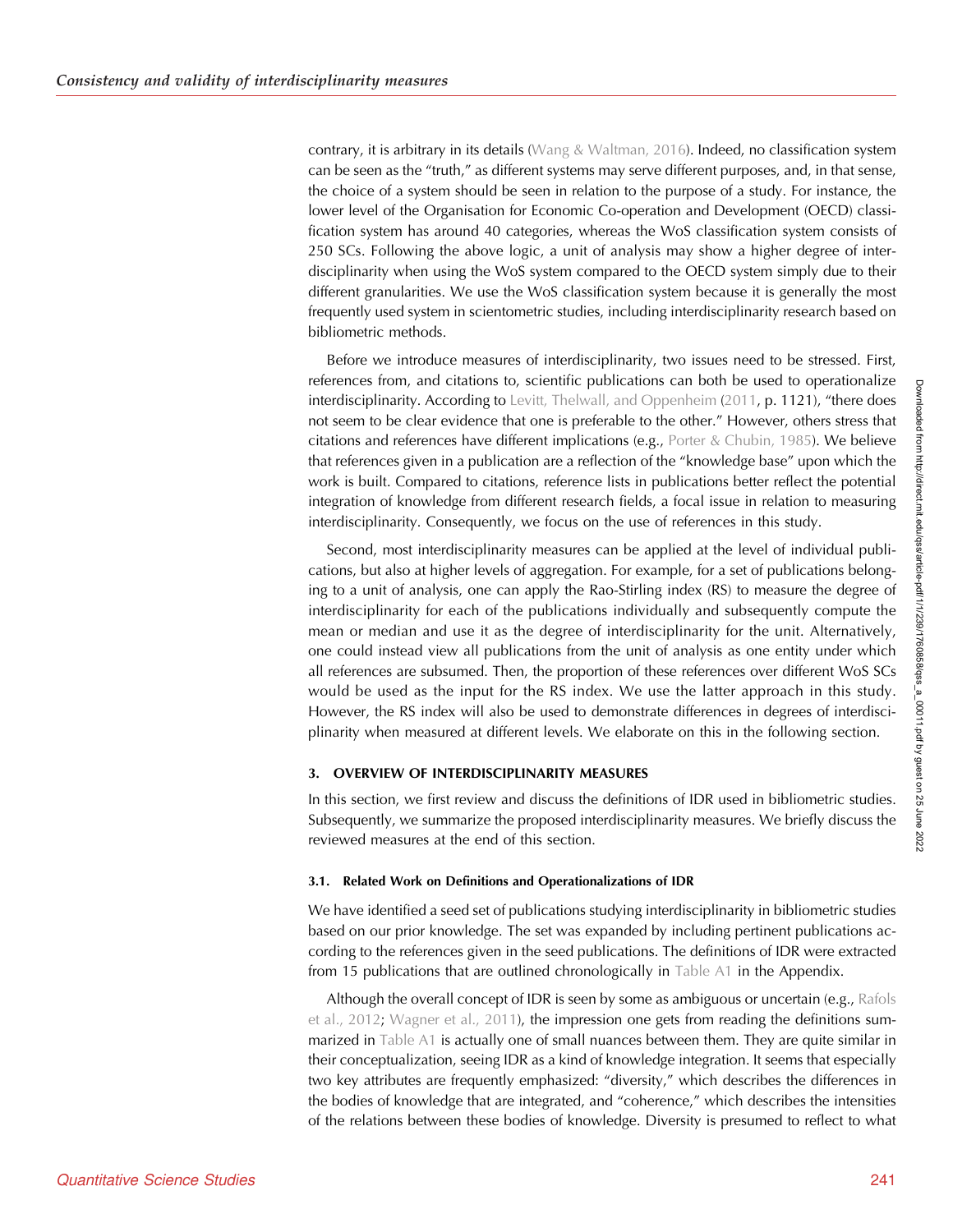Downloaded from http://direct.mit.edu/qss/article-pdf/1/1/239/1760858/qss\_a\_00011.pdf by guest on 25 June Downloaded from http://direct.mit.edu/qss/article-pdf/1/1/239/1760858/qss\_a\_00011.pdf by guest on 25 June 2022

2022

extent a body of knowledge or a unit of analysis comprises knowledge rooted in two or more different research fields. It seems to be the most important attribute of IDR, as almost all studies reviewed discuss it.

According to [Rafols et al. \(2012\)](#page-19-0), the "integration" of research is perceived as the process of establishing connections between cognitively distant or separate bodies of knowledge. Some argue that integration (i.e., coherence) is a necessary complement to diversity in order to identify IDR (e.g., [Rafols & Meyer, 2010\)](#page-19-0). Although a high degree of diversity implies that a body of knowledge draws upon knowledge from several fields, it does not indicate to what extent, if at all, such knowledge is mutually integrated. In this view, IDR is seen as a combination of a high degree of diversity and coherence (i.e., knowledge integration; [Rafols & Meyer, 2010;](#page-19-0) [Rafols](#page-19-0) [et al., 2012\)](#page-19-0).

One can argue that the definition and operationalization of IDR by [Leydesdorff \(2007\)](#page-19-0) differs from the other listed studies, as the degree of interdisciplinarity depends on a unit's position in a citation network. [Rafols et al. \(2012\)](#page-19-0) use the notion of "intermediation" to refer to this network perspective of interdisciplinarity. However, in our view, the operationalization of intermediation is essentially related to diversity. For example, a journal's degree of interdisciplinarity is based upon its relations to adjacent journals in a citation network. More citation links for a journal implies a higher degree of interdisciplinarity. In that sense, we think that intermediation depicts diversity externally to a body of knowledge, and not internally, as initially intended with the diversity definition state above, where the focus is upon knowledge heterogeneity within a body of knowledge.

Finally, some terminological inconsistencies exist. Many near-synonyms are used to describe attributes of interdisciplinarity or its opposite features: "specialization," "concentration," "unevenness," "information richness," "information abundance," etc. As they are poorly delineated and most likely redundant in relation to the abovementioned main features, we exclude these variant terms from our analyses.

In the following subsections, we classify the interdisciplinarity measures proposed from previous studies into four groups based on the resemblance of their strategies. This grouping is subjective and serves to improve the reading flow of this section. Other groupings can be conceived of. Furthermore, given the limited space, it is not possible to make exhaustive descriptions of each measure. For more detailed descriptions we refer to the previous studies.

# 3.2. Group 1: Interdisciplinarity Measures Depending on a Multi-Classification System

The first group of measures are characterized by depending to a large extent on the WoS journal classification system for their calculation. As the WoS SC indexing is not exclusive, journals can be assigned to multiple categories. The multiple indexing strategy is utilized by some to measure interdisciplinarity. The relevant measures are briefly introduced below.

- Percentage of multiassigned journals (p\_multi). Let *i* denote a WoS SC. P\_multi is the percentage of journals in *i* that have been assigned to more than one SC ([Morillo,](#page-19-0) [Bordons, & Gómez, 2001](#page-19-0), [2003\)](#page-19-0).
- Percentage of journals outside the area (p\_outside). The percentage of journals in *i* that have been assigned to more than one research area. Research areas are higher aggregation levels consisting of several SCs. Notice, such levels are not part of the WoS system and need to be constructed ([Morillo et al., 2001,](#page-19-0) [2003](#page-19-0)). This study applies the CWTS high aggregation of SCs as research areas.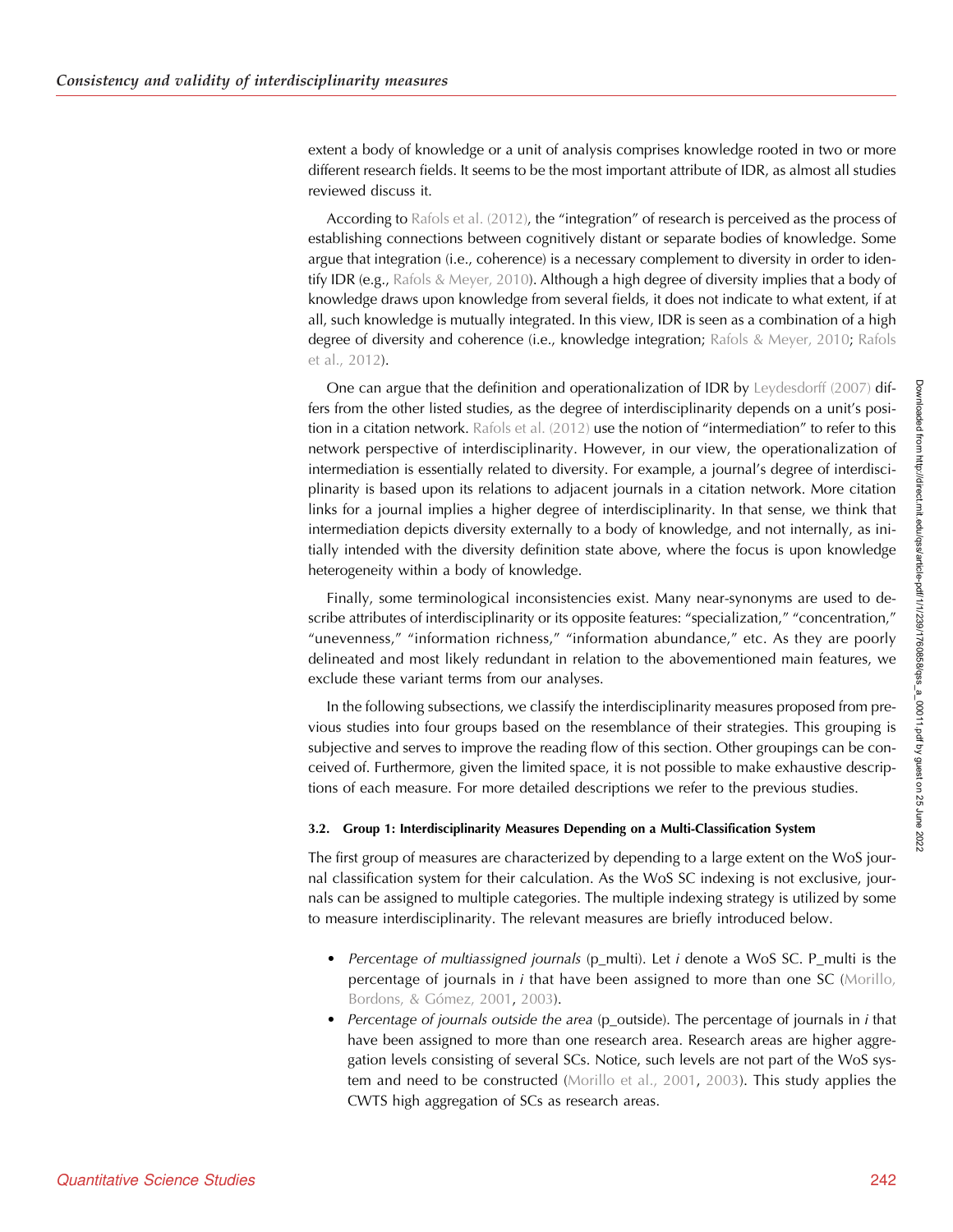- Percentage of references outside the category (pro). The percentage of journal references that publications in SC  $i$  cited outside  $i$  [\(Morillo et al., 2001;](#page-19-0) [Porter & Chubin, 1985](#page-19-0)).
- *Diversity of links* (d\_links). The number of distinct journal pairs generated from journals belonging to SC i, in which the pair of journals should belong to different SCs. To reduce size effects, it is normalized by the total number of journals in SC  $i$  [\(Morillo et al., 2003\)](#page-19-0).
- Pratt index. The Pratt index was initially proposed to measure concentration that allows comparison of SCs and journals in different research fields ([Pratt, 1977\)](#page-19-0). Accordingly, the higher the proportion of references from different SCs that publications in SC i cited, the more interdisciplinary SC  $i$  is considered. Because this index has a negative relation with interdisciplinarity, we use 1 − Pratt instead.
- Specialization index (Spec). Porter and colleagues suggested that the exploration of specialization could provide insight into IDR [\(Porter, Cohen, Roessner, & Perreault, 2007\)](#page-19-0). They proposed the specialization index to measure the spread of references that publications in SC i cited over all other SCs. The specialization index is similar to the Pratt index, but perhaps more intuitive. Like the Pratt index, the specialization index is also inversely related to interdisciplinarity, and hence we use 1 − Spec instead.

# 3.3. Group 2: Interdisciplinarity Measures Borrowed from Other Fields

Indices originating in other fields such as economics and biology have also been suggested as measures of interdisciplinarity. These indices were originally constructed to measure different constructs such as biodiversity, income inequality, and information uncertainty to name three well-known examples. They are briefly summarized below.

- Simpson diversity index. Simpson diversity index measures the probability that two entities randomly sampled from a population will not belong to the same category. ([Simpson, 1949;](#page-19-0) see also [Zhang, Rousseau, & Glänzel, 2016\)](#page-20-0).
- Shannon entropy. Shannon entropy was proposed to measure "information uncertainty" [\(Shannon, 1948](#page-19-0), [2001](#page-19-0)). Some argue that "information uncertainty" is linked to the concept of diversity, because entropy can quantify the distribution of references over SCs. This is to some extent similar to the design of  $1 -$  Pratt and  $1 -$  Spec. For example, if publications in a category only cited other publications in this category, the diversity of the reference distribution would be maximal and the uncertainty would be minimal [\(Leydesdorff & Rafols, 2011](#page-19-0)).
- Brillouin diversity index. Brillouin index is a modification of Shannon entropy, and also aims to measure the uncertainty of information ([Brillouin, 1956\)](#page-18-0). [Steele and Stier \(2000\)](#page-19-0) argued that "the Brillouin index is a proper indicator of interdisciplinarity since it considers the number of observations and the distribution of observations among categories" [\(Huang & Chang, 2012](#page-19-0), p. 793).
- Gini coefficient. The Gini coefficient was proposed as a measure of income inequality. When assessing interdisciplinarity, it considers the distribution of references over SCs for a group of publications (e.g., [Leydesdorff & Rafols, 2011](#page-19-0); [Wang, Thijs, & Glänzel,](#page-20-0) [2015\)](#page-20-0). This is also to some extent similar to the design of 1 − Pratt and 1 − Spec. It should be noted that the Gini coefficient has a negative relation with interdisciplinarity, and thus we use 1 − Gini.

# 3.4. Group 3: Interdisciplinarity Measures That Consider the Similarity of Research Fields

The measures introduced so far focus on the overlap of publications or references in SCs and/ or the distribution of references over SCs. Such measures are criticized for not considering the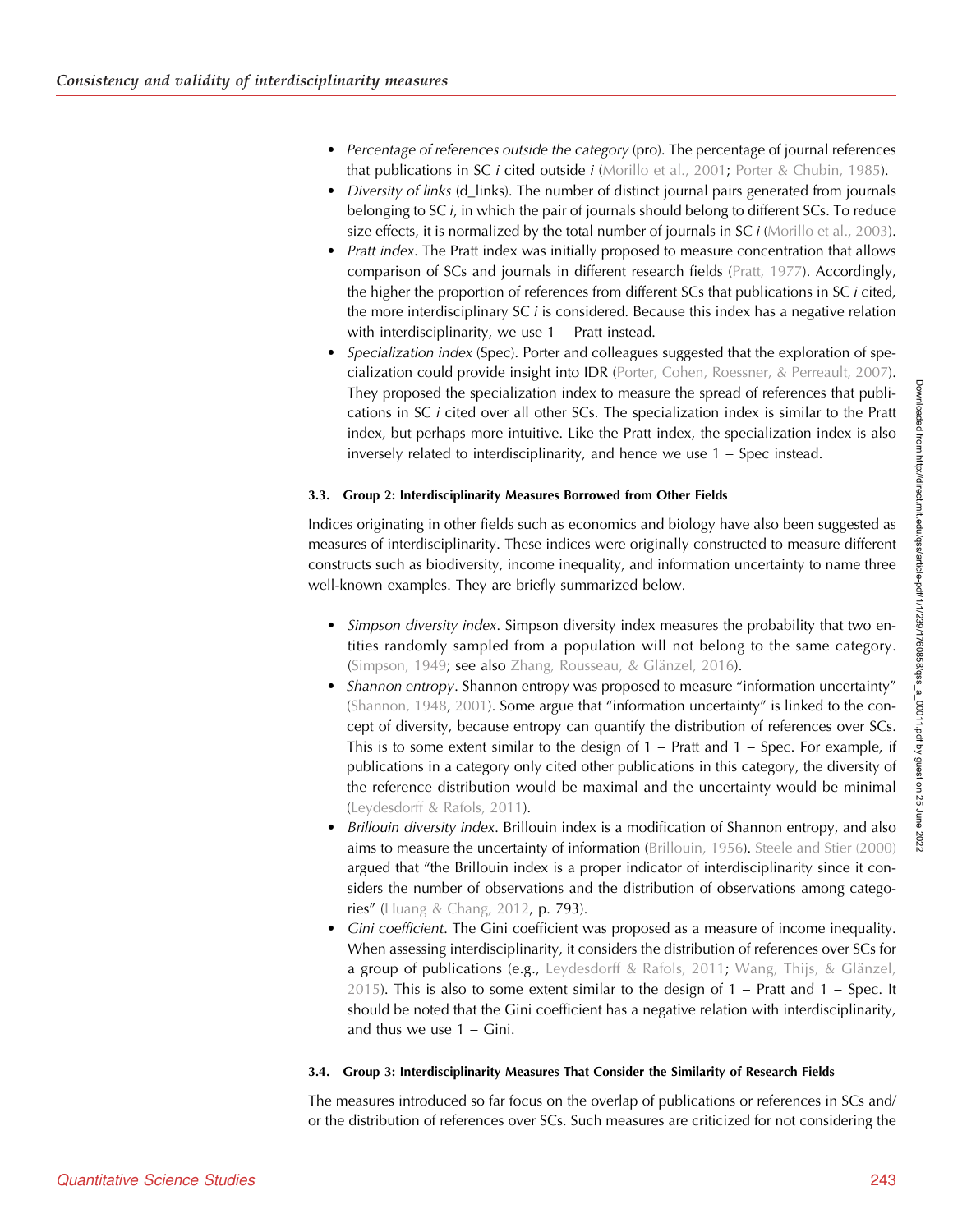similarity of SCs. Consequently, interdisciplinarity measures that include a similarity index have been proposed, including the three measures below.

- RS index. The RS index has been widely used to measure diversity and more generally, interdisciplinarity (e.g., [Porter et al., 2007;](#page-19-0) [Porter & Rafols, 2009;](#page-19-0) [Wang et al., 2015](#page-20-0)). It is assumed that the index incorporates essential attributes of diversity (i.e., variety, balance, and similarity; [Rafols & Meyer, 2010](#page-19-0)). We will not discuss the attributes of diversity further in this study. However, because the construction of similarity matrices and the influence it has upon the RS are often neglected in interdisciplinarity studies, we briefly discuss this issue at the end of this section.
- Hill-type measure. Recently, [Zhang et al. \(2016\)](#page-20-0) claimed that the RS index produces results with low discriminative power. They stated, "[a]s seen in the study by [Zhou, Rousseau, Yang, Yue,](#page-20-0) [and Yang \(2012\)](#page-20-0), the Rao-Stirling measure showed only low discriminatory power since values, at least in their work, sometimes differ only by the third decimal" (p. 1257). The low discriminative power among the interdisciplinarity values may therefore cause problems in practical applications (see also [Zhou et al., 2012\)](#page-20-0). To overcome the presumed limitations of RS, the Hill-type measure was proposed [\(Hill, 1973;](#page-19-0) [Leinster & Cobbold, 2012](#page-19-0); [Zhang et al., 2016\)](#page-20-0).
- Coherence measure. This measure emphasizes the knowledge integration between different research fields. It was used, for instance, by [Soós and Kampis \(2012\)](#page-19-0) and [Wang](#page-20-0)  $(2016)$ . We name it a coherence measure. In the present study, the coherence of SC i was examined based on the references of publications belonging to *i*. The more intensive the citation links of the references belonging to different SCs, the higher the knowledge integration between research fields and the larger the degree of interdisciplinarity for SC i is considered. We do not distinguish between the directions of citation links of the references here. This is unnecessary because we are only interested in the degree of integration of references from different SCs. Finally, some claim that this measure actually combines diversity and coherence, and hence argue that it can be used exclusively for measuring interdisciplinarity [\(Soós & Kampis, 2012](#page-19-0); [Wang, 2016\)](#page-20-0).

# 3.5. Group 4: Interdisciplinarity Measures That Rely on Networks

The measures we introduced above can be seen as "within-based" measures because they rely upon publications and reference relations within a set of publications. The global SC network (i.e., the bibliometric relations between the SC under investigation and the external SCs) is rarely included in the discussion of interdisciplinarity. As discussed in Section 2, some argue that the location of a category in a global network can indicate its degree of interdisciplinarity ([Leydesdorff, 2007](#page-19-0); [Rafols et al., 2012\)](#page-19-0). More specifically, it is assumed that when a group of publications are located in an intermediate position in a network, it is an indication of IDR ([Rafols et al., 2012](#page-19-0)). Such types of interdisciplinarity measures are listed below.

- Betweenness-centrality (BC). [Leydesdorff \(2007\)](#page-19-0) proposed to use the BC index [\(Freeman,](#page-18-0) [1977\)](#page-18-0) to measure the degree of interdisciplinarity of journals. Betweenness measures the degree of centrality that a node (entity) is located on the shortest path between two other nodes in a network ([Freeman, 1997\)](#page-18-0). Furthermore, if a journal or a SC is at the intermediate position between other journals or SCs, then the journal or the SC can be considered as interdisciplinary, and its publications function as a communication channel for other journals or SCs ([Leydesdorff, 2007;](#page-19-0) [Silva, Rodrigues, Oliveira, & Costa, 2013\)](#page-19-0).
- Cluster coefficient (CC). This measure was introduced by [Rafols et al. \(2012\).](#page-19-0) For a given SC, it first identifies the proportion of observed references between this category and other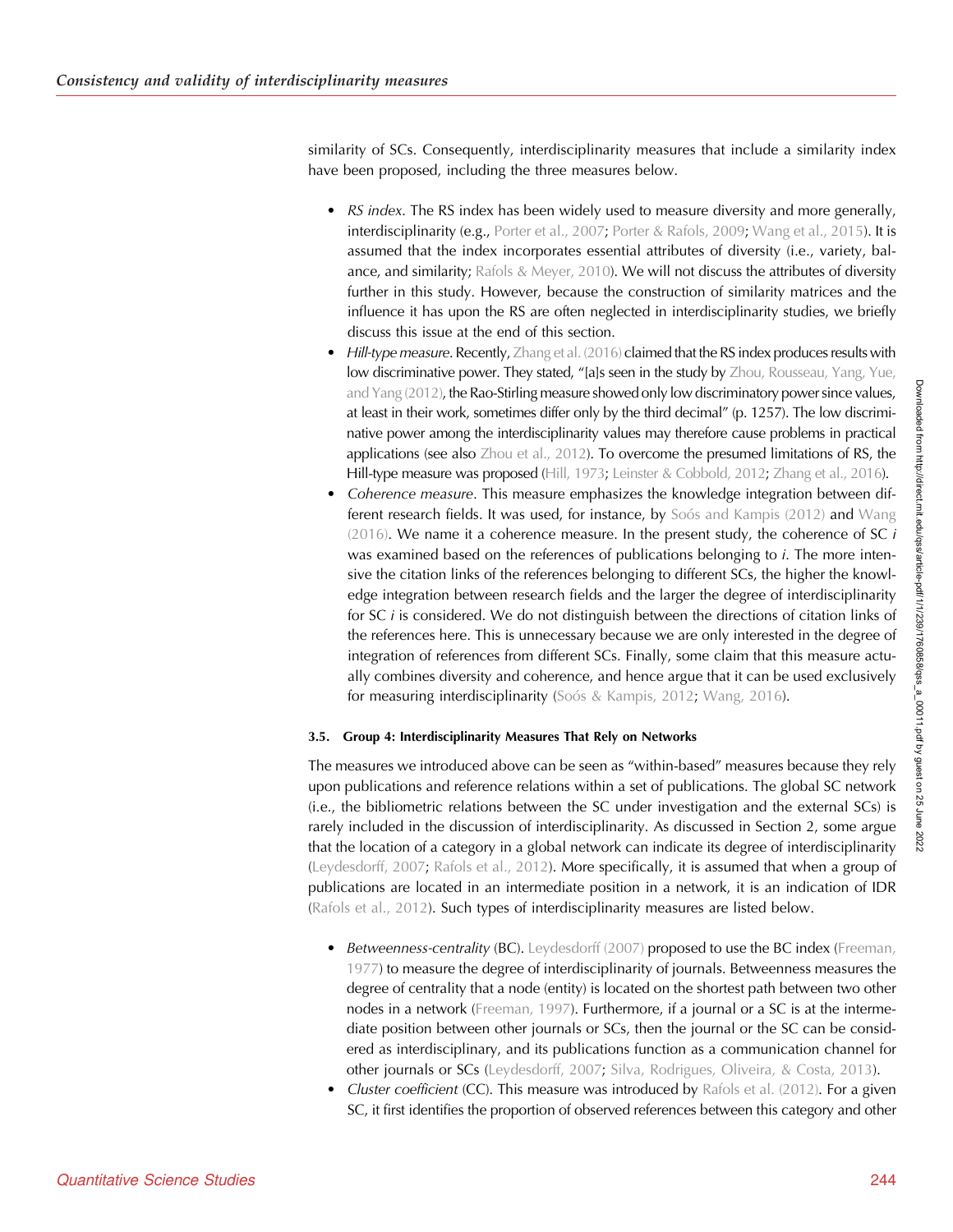SCs over the expected maximum number of references. The proportion is then weighted by the percentage of publications that this SC has over the total number of publications. The CC of this category is the sum of these weighted proportions to other different SCs.

• Average similarity (AS). This was also introduced by [Rafols et al. \(2012\)](#page-19-0). For a given SC, it simply measures the AS of this SC to all other SCs, and weights by the percentage of publications that this category has over the total number of publications. The AS of this category is the sum of these weighted similarities.

## 3.6. Summary of Interdisciplinarity Measures

We have outlined 16 interdisciplinarity measures that use publications and reference relations. Table 1 lists the notation used in this study. [Table 2](#page-7-0) presents the measures and their formula. Despite our attempt to cover all interdisciplinarity measures in bibliometric studies, not all of these are included in the present work for several reasons. For instance, [Mugabushaka, Kyriakou, and](#page-19-0) [Papazoglou \(2016\)](#page-19-0) examined the use of different threshold values for the parameter in the Hilltype measure and concluded that the differences are in fact small. Hence, we will not do a further test on other Hill-type measures in the present work.

## 3.7. Further Discussion on Similarity and Dissimilarity Matrices

It is necessary to elaborate on different approaches to generate similarity and dissimilarity matrices. Although the so-called Salton's cosine similarity index [\(Salton & McGill, 1983\)](#page-19-0) is frequently applied in bibliometric analyses, it actually has several different variants, and conse-quently, different solutions and results can be expected [\(Schneider & Borlund, 2007a](#page-19-0), [b](#page-19-0)). Here,

| Notation   | Description                                                                                                                                                                   |
|------------|-------------------------------------------------------------------------------------------------------------------------------------------------------------------------------|
| $a_i$      | The number of publications in category <i>i</i>                                                                                                                               |
| $c_{ik}$   | The number of references from publications in category <i>i</i> that cited<br>publications in category $k$                                                                    |
| $r_{jik}$  | The number of the shortest paths from categories $j$ to $k$ that pass through<br>category <i>i</i>                                                                            |
| $r_{jk}$   | The number of shortest paths between categories $j$ and $k$                                                                                                                   |
| $p_{ik}$   | The proportion of references from publications in category <i>i</i> that cited<br>publications in category k. This can be expressed as $p_{ik} = c_{ik}/\Sigma_i c_{ij}$      |
| $q_{ik}$   | The proportion of references from a publication in category <i>i</i> that cited<br>publications in category $k$ . $q_{ik}$ is measured at the individual<br>publication level |
| $P_i$      | The proportion of publications in category <i>i</i> over the total number of<br>publications of all SCs. This can be expressed as $P_i = a_i / \sum_j a_j$                    |
| $S_{ij}$   | The similarity between categories $i$ and $j$                                                                                                                                 |
| $C'_{jk}$  | For publications in SC $i$ , the number of citation links between their cited<br>references in categories $j$ and $k$                                                         |
| $\sqrt{n}$ | The number of SCs that the references of the publications in SC i<br>belong to                                                                                                |

#### Table 1. Notation in this study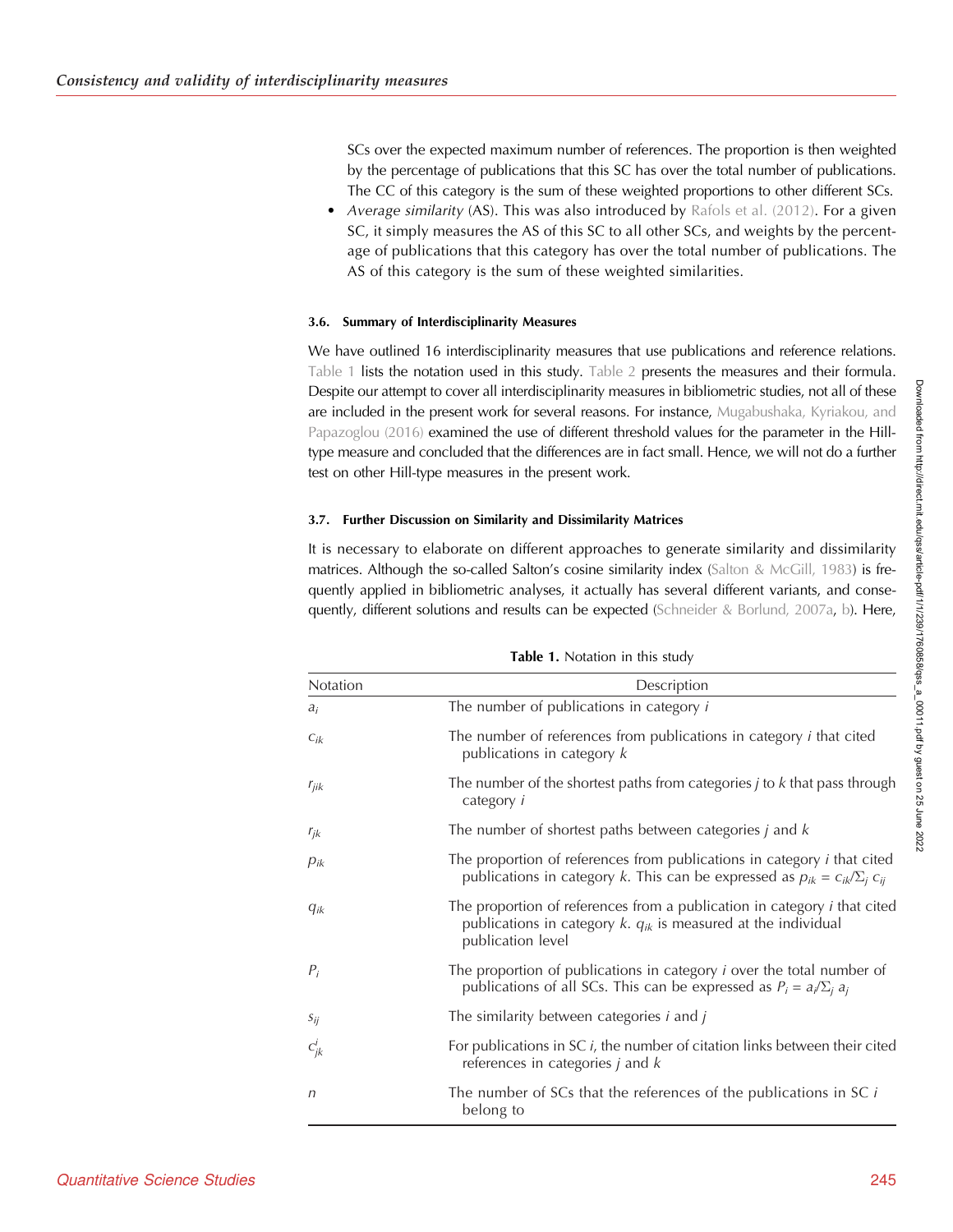<span id="page-7-0"></span>

| Measure           | Formula                                                                                                                                        |
|-------------------|------------------------------------------------------------------------------------------------------------------------------------------------|
| p_multi           | The percentage of multi-assigned journals                                                                                                      |
| p_outside         | The percentage of journals that are classified in<br>more than one research area                                                               |
| pro               | $\Sigma_{k\neq i}$ C <sub>ik</sub> / $\Sigma_i$ C <sub>ii</sub>                                                                                |
| d_links           | The number of links between different SCs established<br>by journals in a given category                                                       |
| Pratt index       | $\frac{2\binom{(n+1)}{2}-\sum_{k} g p_{jk}}{n-1}$ , where g is the index obtained by ranking<br>$p_{ik}$ in decreasing order                   |
| Spec              | $\Sigma_k c^2_{ik}/(\Sigma_k c_{ik})^2$                                                                                                        |
| Simpson index     | $1 - \sum_{k} p_{ik}^{2}$                                                                                                                      |
| Shannon entropy   | $-\Sigma_k p_{ik}$ Inp <sub>ik</sub>                                                                                                           |
| Brillouin index   | $(\log(\Sigma_k C_{ik}))$ – $\Sigma_k \log C_{ik}!)/\Sigma_k C_{ik}$                                                                           |
| Gini coefficient  | $\frac{\sum_{k}(2h-n-1)c_{ik}}{n\sum_{k}(c_{ik})}$ , where h is the index attained by sorting SCs<br>according to $c_{ik}$ in increasing order |
| <b>RS</b>         | $\Sigma_{i,k}$ (1 – $s_{ik}$ ) $p_{ii}p_{ik}$                                                                                                  |
| Hill-type measure | $1/\Sigma_{j.k}$ $S_{jk}p_{ij}p_{ik}$                                                                                                          |
| Coherence         | $\Sigma_{j,k}$ $C_{jk}^i(1 - s_{jk})$                                                                                                          |
| BC <sup>1</sup>   | $\Sigma_{j,k}$ $\frac{r_{jik}}{r_{ik}}$                                                                                                        |
| <b>CC</b>         | $\Sigma_j P_j \frac{c_{ij}}{a_i a_i}$                                                                                                          |
| AS                | $\Sigma_i$ $P_i$ ( $\frac{1}{N}\Sigma_j$ $s_{ij}$ ), where N is the number of all other SCs                                                    |

Table 2. Interdisciplinarity measures reviewed in this study

<sup>1</sup>[Leydesdorff \(2007\)](#page-19-0) used a symmetrical cosine matrix instead of a citation matrix to measure the interdisciplinarity of journals using BC. He claimed that the size of journals was "controlled" in this way. However, some researchers still use a citation matrix to measure BC (for instance [Silva et al., 2013\)](#page-19-0). In our view, it is more intuitive to use a citation matrix as input for BC, as it better demonstrates the concept of intermediation. Hence, we use a citation matrix in the present study. The shortest path indicates the path with the lowest total edge weight. However, in our case, results obtained by BC can be scaled with size (i.e. if SC i has a large number of publications, it is likely to have a high degree of interdisciplinarity when BC is used). BC was calculated using the R package SNA: Tools for social network analysis. The input citation matrix was generated using SQL from the in-house WoS database at CWTS. Other measures were calculated using SQL or a combination of SQL and R.

we first discuss two variants of the cosine formula. Suppose we aim to construct a symmetric similarity matrix of SCs  $[s_{ij}]$  based on their mutual citation relations. The first step is to construct a transaction matrix of citation relations between SCs  $[c_{ii}]$ . Note that  $[c_{ii}]$  is an asymmetric matrix with self-citations in the diagonal, whereas the similarity matrix,  $[s_{ij}]$ , is a symmetric matrix.

One application of Salton's cosine index can be illustrated as follows. Two SCs are considered to be strongly related if they commonly cite the same SCs (i.e., their vector profiles are similar). Hence, the similarity of two SCs  $i$  and  $j$  is given by

$$
S_{C(i,j)} = \frac{\sum_{k} c_{ik} c_{jk}}{\sqrt{\left(\sum_{k} c_{ik}^{2}\right) \left(\sum_{k} c_{jk}^{2}\right)}}
$$
(1)

i June 2022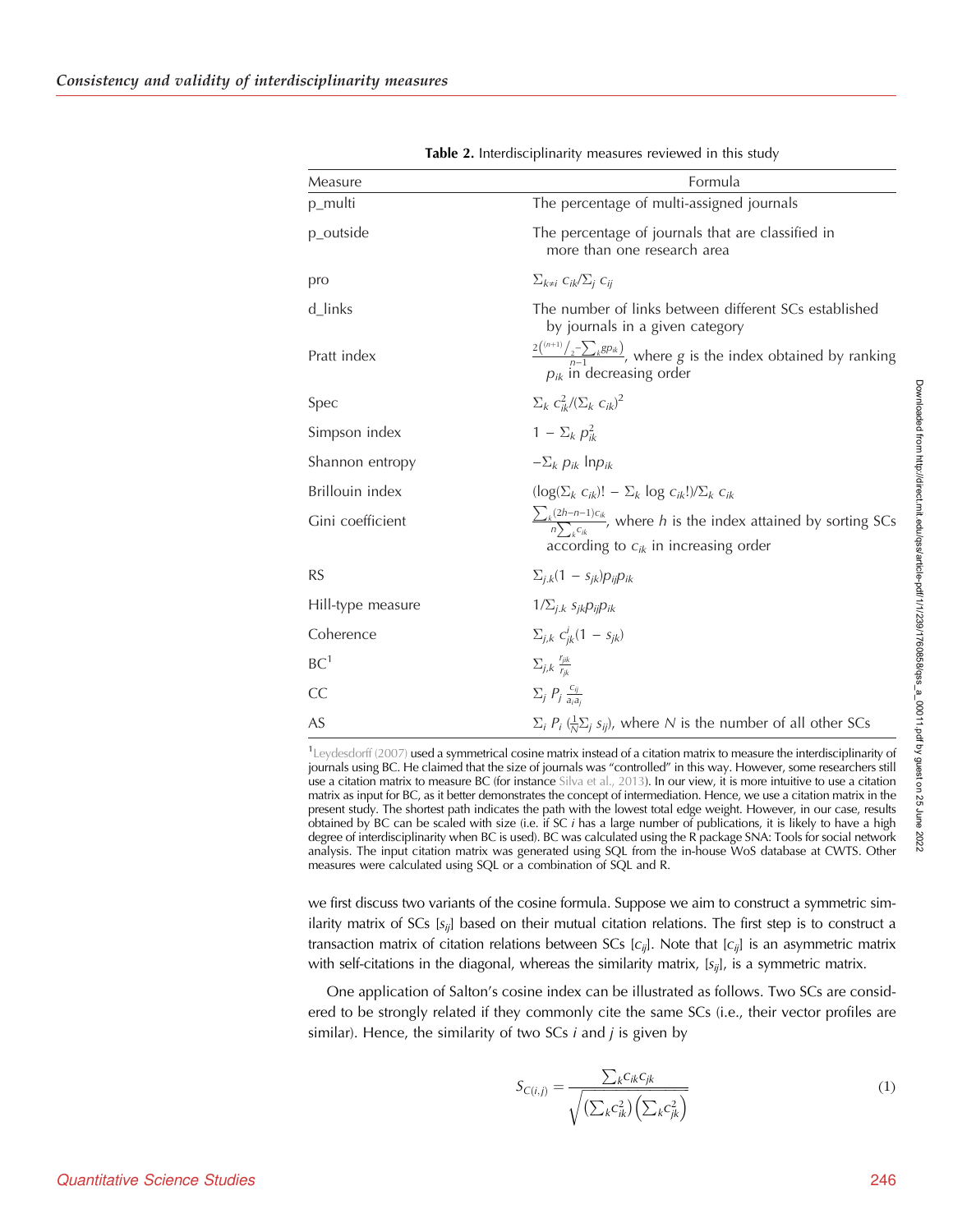|                      | <b>Lavic</b> <i>J. IS Computations</i>                      |
|----------------------|-------------------------------------------------------------|
| RS index             | Formula                                                     |
| $RS_P[1 - S_C]$      | $(1/a_i)\Sigma_i(\Sigma_{j,k}(1 - S_{C(j,k)})q_{ij}q_{ik})$ |
| $RS_P[1 - S_O]$      | $(1/a_i)\Sigma_i(\Sigma_{j,k}(1-S_{O(j,k)})q_{ij}q_{ik})$   |
| $RS_P[1/S_C]$        | $(1/a_i)\Sigma_i(\Sigma_{j,k}(1/S_{C(j,k)})q_{ij}q_{ik})$   |
| RS $P[1/S_{\Omega}]$ | $(1/a_i)\Sigma_i(\Sigma_{j,k}(1/S_{o(j,k)})q_{ij}q_{ik})$   |
| $RS_{G}[1 - S_{C}]$  | $\Sigma_{j,k}$ (1 – $S_{C(j,k)}$ ) $p_{ij}p_{ik}$           |
| $RS_{G}[1 - S_{O}]$  | $\Sigma_{j,k}$ (1 – $S_{O(j,k)}$ ) $p_{ij}p_{ik}$           |
| $RS_G[1/S_C]$        | $\Sigma_{i,k}$ (1/ $S_{C(j,k)}$ ) $p_{ij}p_{ik}$            |
| $RS_G[1/S_O]$        | $\Sigma_{i,k}$ (1/ $S_{O(j,k)}$ ) $p_{ij}p_{ik}$            |

Table 3. RS combinations

This vector application is closely aligned to the original application suggested by [Salton and](#page-19-0) [McGill \(1983\)](#page-19-0) in relation to the Vector Space Model used in information retrieval.<sup>1</sup> This approach is used in some bibliometric studies (e.g., [Leydesdorff & Rafols, 2011](#page-19-0)). Another application of the cosine index is based on binary or scalar values (also known as the Ochiai index):

$$
S_{O(i,j)} = \frac{c_{ij} + c_{ji}}{\sqrt{\left(\sum_{k} c_{ik} + \sum_{k} c_{ki}\right)\left(\sum_{k} c_{jk} + \sum_{k} c_{kj}\right)}}, \quad i \neq j
$$
 (2)

Here,  $c_{ii} + c_{ii}$  is equal to the total number of citations between SCs *i* and *j*. Note that  $S_{O(i,i)}$  is set to 1. This way of calculating similarity was used in the study of [Zhang et al. \(2016\)](#page-20-0).

In addition, several strategies can transform a similarity matrix into a dissimilarity matrix. The frequently applied solution is to use  $1 - [s_{ij}]$  to obtain a dissimilarity matrix. There are also studies using  $1/[s_{ii}]$  [\(Jensen & Lutkouskaya, 2014\)](#page-19-0). In this study, RS is used as an example to demonstrate the potential empirical differences in interdisciplinarity at different levels of aggregation that may result from choosing different dissimilarity matrices. Several combinations of RS are summarized in Table 3, in which RS\_P indicates the average RS interdisciplinarity of publications in an SC. Instead, RS\_G views publications in an SC as one entity and uses the proportion of all its references over different SCs as the input for the RS index.

#### 4. RESULTS

First, we present the results regarding the relations between the interdisciplinarity measures examined; then we outline their distributions over the WoS SCs. Finally, we present an indepth analysis of five selected WoS SCs.

#### 4.1. Relations of Interdisciplinarity Measures

First, we examine the consistency of the four dissimilarity measures when applied to the 224 WoS SCs. This is shown in [Table 4](#page-9-0) using Pearson's correlation coefficients. We find inconsistencies in the dissimilarity matrices that use different versions of the cosine formulas.

<sup>&</sup>lt;sup>1</sup> Salton and McGill's approach, however, is more in line with traditional matrix algebra, where an asymmetric data matrix of publications and terms,  $n \times m$ , is transformed into a symmetric similarity matrix,  $n \times n$ .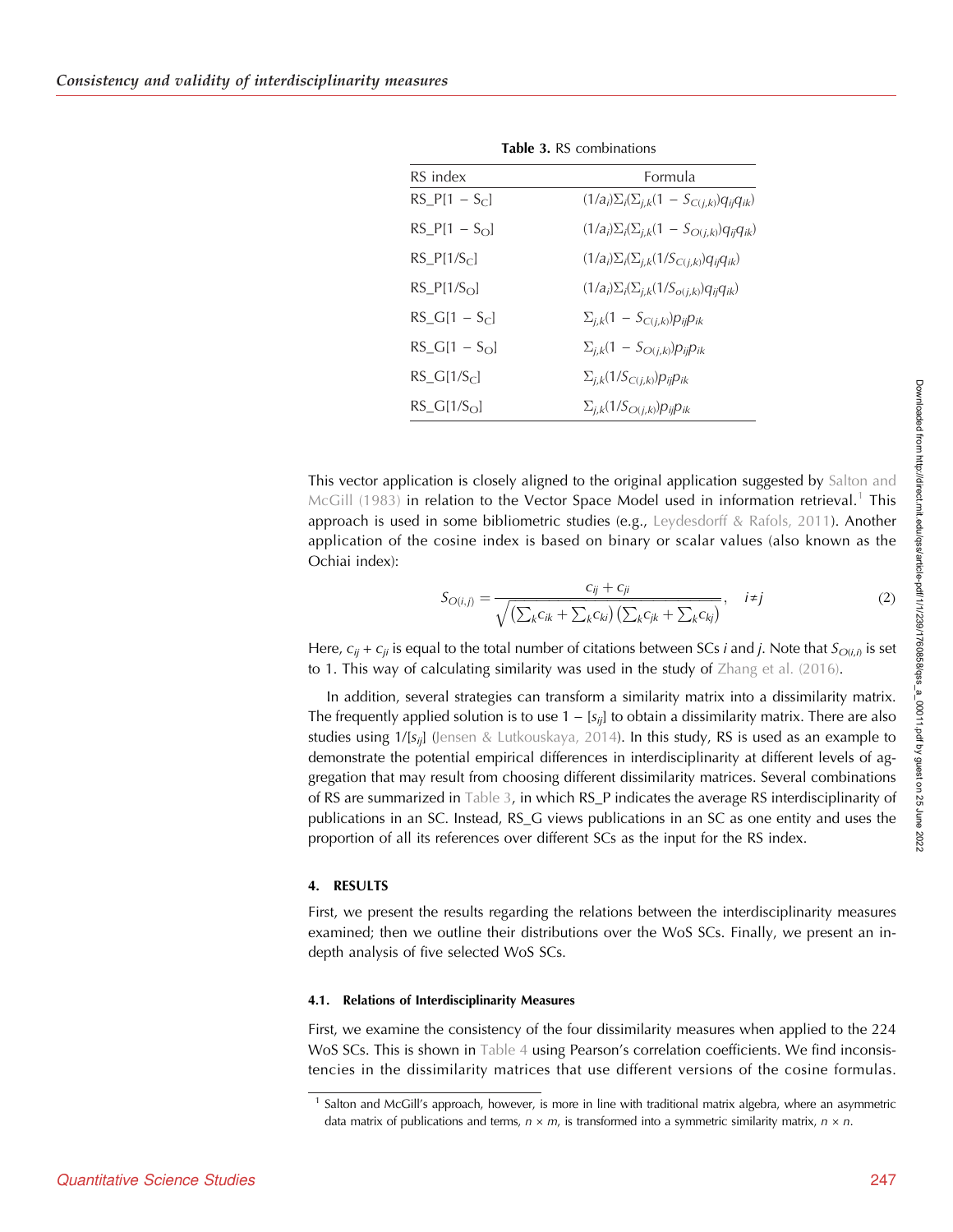<span id="page-9-0"></span>

|               | $1-S_c$ | $1/S_c$ | $1-So$ | $1/S_{\rm o}$ |
|---------------|---------|---------|--------|---------------|
| $1-S_c$       |         |         |        |               |
| $1/S_c$       | 0.35    |         |        |               |
| $1-So$        | 0.54    | 0.13    |        |               |
| $1/S_{\rm o}$ | 0.12    | 0.3     | 0.04   |               |

Table 4. Pearson's correlation coefficients for four dissimilarity measures

Interestingly, we also find inconsistencies among the ones using the same cosine formulas. As dissimilarity is an essential element for interdisciplinarity measures such as RS, variations in these matrices obviously influence the resulting interdisciplinarity values (Schneider  $\&$ [Borlund, 2007a,](#page-19-0) [2007b](#page-19-0)).

Figure 1 shows the distributions of pairs of SCs over dissimilarity values. All distributions are skewed. The matrices based on  $S<sub>o</sub>$  as the input are extremely skewed. For instance, the dissimilarity values yielded by 1 –  $S_0$  are largely between 0.95 and 1, which in this case implies that RS would be close to the Simpson index.

As all reviewed measures are supposed to capture interdisciplinarity, we expected that their mutual correlations would be high. We use Pearson's and Spearman's correlation coefficients to examine the correlations between these measures when applied to the 224 WoS SCs. The results we obtained by using both methods are in good agreement. Therefore, we will mainly explain the Pearson's results shown in [Table 5.](#page-10-0) The Spearman's results can be found in [Table A2](#page-23-0) in the Appendix. First, we examine the measures in the first two groups, which do not rely on dissimilarity indices or global networks. According to the correlation coefficients, these measures can be roughly put into two clusters: (a) p\_multi, p\_outside, d\_links, and 1 – Spec, which are moderately correlated among each other; and (b) pro, 1 – Pratt, Simpson measure, Shannon entropy, Brillouin index, and 1 − Gini, which are likewise moderately correlated among each other. As discussed above, the Pratt index is to some extent similar to the Spec measure and



Figure 1. Distributions of pairs of WoS SCs over dissimilarity values.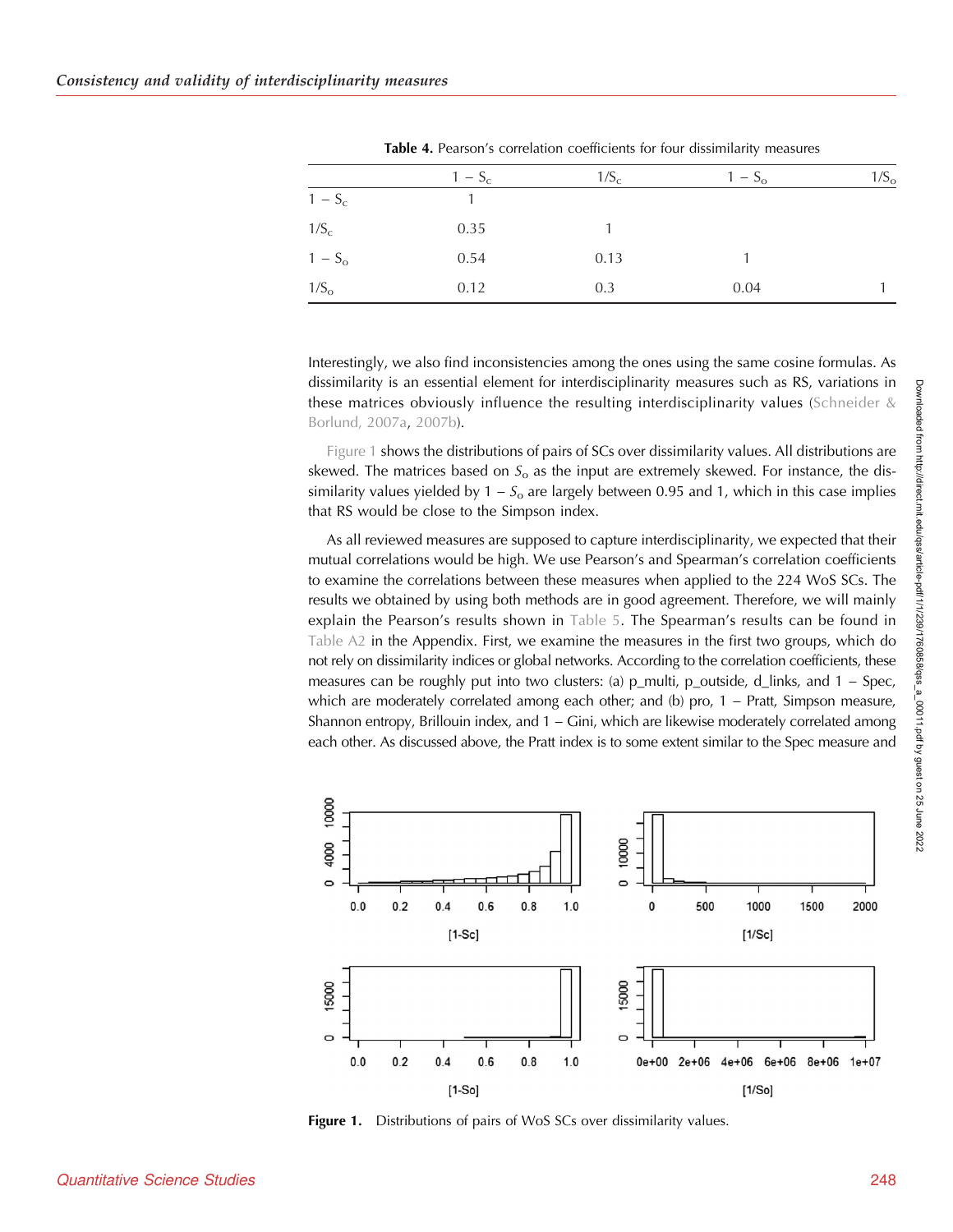Consistency and validity of interdisciplinarity measures

Consistency and validity of interdisciplinarity measures

<span id="page-10-0"></span>

|                                                                                                               | Table 5. Pearson's correlation coefficients of interdisciplinarity measures                                                                         |                     |   |                                                                   |   |   |   |   |   |    |    |    |                                                                       |                                                                                                                                                                         |    |    |    |    |    |    |          |  |
|---------------------------------------------------------------------------------------------------------------|-----------------------------------------------------------------------------------------------------------------------------------------------------|---------------------|---|-------------------------------------------------------------------|---|---|---|---|---|----|----|----|-----------------------------------------------------------------------|-------------------------------------------------------------------------------------------------------------------------------------------------------------------------|----|----|----|----|----|----|----------|--|
|                                                                                                               | $\mathbf{1}$                                                                                                                                        | 2                   | 3 | 4                                                                 | 5 | 6 | 7 | 8 | 9 | 10 | 11 | 12 | 13                                                                    | 14                                                                                                                                                                      | 15 | 16 | 17 | 18 | 19 | 20 | 21 22 23 |  |
| 1. p_multi                                                                                                    | 1.00                                                                                                                                                |                     |   |                                                                   |   |   |   |   |   |    |    |    |                                                                       |                                                                                                                                                                         |    |    |    |    |    |    |          |  |
| 2. p_outside                                                                                                  |                                                                                                                                                     | 0.79 1.00           |   |                                                                   |   |   |   |   |   |    |    |    |                                                                       |                                                                                                                                                                         |    |    |    |    |    |    |          |  |
| 3. pro                                                                                                        |                                                                                                                                                     | 0.44 0.45 1.00      |   |                                                                   |   |   |   |   |   |    |    |    |                                                                       |                                                                                                                                                                         |    |    |    |    |    |    |          |  |
| 4. d_links                                                                                                    |                                                                                                                                                     | 0.63 0.65 0.56 1.00 |   |                                                                   |   |   |   |   |   |    |    |    |                                                                       |                                                                                                                                                                         |    |    |    |    |    |    |          |  |
| $5.1 - Pratt$                                                                                                 | $-0.23 - 0.02$ 0.33 0.14 1.00                                                                                                                       |                     |   |                                                                   |   |   |   |   |   |    |    |    |                                                                       |                                                                                                                                                                         |    |    |    |    |    |    |          |  |
| $6.1 - Spec$                                                                                                  |                                                                                                                                                     |                     |   | $0.85$ 0.74 0.42 0.59 - 0.29 1.00                                 |   |   |   |   |   |    |    |    |                                                                       |                                                                                                                                                                         |    |    |    |    |    |    |          |  |
| 7. Simpson                                                                                                    |                                                                                                                                                     |                     |   | 0.29 0.40 0.83 0.47 0.42 0.40 1.00                                |   |   |   |   |   |    |    |    |                                                                       |                                                                                                                                                                         |    |    |    |    |    |    |          |  |
| 8. Shannon                                                                                                    |                                                                                                                                                     |                     |   | 0.19 0.37 0.64 0.43 0.55 0.33 0.86 1.00                           |   |   |   |   |   |    |    |    |                                                                       |                                                                                                                                                                         |    |    |    |    |    |    |          |  |
| 9. Brillouin                                                                                                  |                                                                                                                                                     |                     |   | 0.22 0.39 0.64 0.44 0.49 0.37 0.86 1.00 1.00                      |   |   |   |   |   |    |    |    |                                                                       |                                                                                                                                                                         |    |    |    |    |    |    |          |  |
| 10. $1 -$ Gini                                                                                                |                                                                                                                                                     |                     |   | 0.09 0.28 0.52 0.43 0.67 0.13 0.60 0.80 0.79 1.00                 |   |   |   |   |   |    |    |    |                                                                       |                                                                                                                                                                         |    |    |    |    |    |    |          |  |
| 11. $RS_P[1 - S_c]$                                                                                           |                                                                                                                                                     |                     |   | 0.14 0.31 0.09 0.21 0.36 0.13 0.15 0.25 0.23 0.32 1.00            |   |   |   |   |   |    |    |    |                                                                       |                                                                                                                                                                         |    |    |    |    |    |    |          |  |
| 12. RS $G[1 - S_c]$ 0.13 0.27 0.00 0.16 0.35 0.09 0.01 0.17 0.15 0.32 0.91 1.00                               |                                                                                                                                                     |                     |   |                                                                   |   |   |   |   |   |    |    |    |                                                                       |                                                                                                                                                                         |    |    |    |    |    |    |          |  |
| 13. $RS_P[1/S_c]$                                                                                             |                                                                                                                                                     |                     |   | 0.13 0.22 0.03 0.13 0.25 0.09 -0.02 0.09 0.07 0.21 0.82 0.86 1.00 |   |   |   |   |   |    |    |    |                                                                       |                                                                                                                                                                         |    |    |    |    |    |    |          |  |
| 14. $RS_{G}[1/S_{c}]$                                                                                         |                                                                                                                                                     |                     |   |                                                                   |   |   |   |   |   |    |    |    | 0.26 0.38 0.20 0.28 0.32 0.22 0.19 0.31 0.30 0.43 0.69 0.78 0.78 1.00 |                                                                                                                                                                         |    |    |    |    |    |    |          |  |
| 15. RS $P[1 - S_0]$                                                                                           |                                                                                                                                                     |                     |   |                                                                   |   |   |   |   |   |    |    |    |                                                                       | 0.00 0.17 0.40 0.27 0.36 0.07 0.60 0.59 0.59 0.56 0.18 -0.05 -0.14 0.01 1.00                                                                                            |    |    |    |    |    |    |          |  |
| 16. RS_G[1 - S <sub>0</sub> ] 0.03 0.22 0.39 0.28 0.43 0.08 0.60 0.65 0.64 0.68 0.29 0.15 0.00 0.22 0.93 1.00 |                                                                                                                                                     |                     |   |                                                                   |   |   |   |   |   |    |    |    |                                                                       |                                                                                                                                                                         |    |    |    |    |    |    |          |  |
| 17. $RS_P[1/S_0]$                                                                                             | $-0.04$ 0.12 0.18 0.14 0.33 $-0.03$ 0.15 0.21 0.19 0.38 0.55 0.59 0.65 0.41 0.20 0.27 1.00                                                          |                     |   |                                                                   |   |   |   |   |   |    |    |    |                                                                       |                                                                                                                                                                         |    |    |    |    |    |    |          |  |
| 18. $RS_{\_G}[1/S_{\alpha}]$                                                                                  |                                                                                                                                                     |                     |   |                                                                   |   |   |   |   |   |    |    |    |                                                                       | 0.15 0.32 0.29 0.33 0.48 0.14 0.36 0.55 0.54 0.67 0.52 0.59 0.51 0.76 0.22 0.38 0.43 1.00                                                                               |    |    |    |    |    |    |          |  |
| 19. Hill type                                                                                                 |                                                                                                                                                     |                     |   |                                                                   |   |   |   |   |   |    |    |    |                                                                       | 0.13 0.27 0.01 0.17 0.35 0.11 0.04 0.19 0.18 0.35 0.87 0.96 0.83 0.78 -0.01 0.18 0.58 0.60 1.00                                                                         |    |    |    |    |    |    |          |  |
| 20. coherence                                                                                                 |                                                                                                                                                     |                     |   |                                                                   |   |   |   |   |   |    |    |    |                                                                       | 0.23 0.39 0.41 0.37 0.50 0.20 0.44 0.46 0.44 0.49 0.82 0.77 0.64 0.64 0.26 0.40 0.53 0.56 0.74 1.00                                                                     |    |    |    |    |    |    |          |  |
| 21. BC                                                                                                        | $-0.02$ $0.08 - 0.15 - 0.25$ $0.00$ $0.14$ $0.07$ $0.30$ $0.32$ $0.13$ $0.05$ $0.12$ $0.08$ $0.08 - 0.04 - 0.01$ $0.10$ $0.21$ $0.14 - 0.03$ $1.00$ |                     |   |                                                                   |   |   |   |   |   |    |    |    |                                                                       |                                                                                                                                                                         |    |    |    |    |    |    |          |  |
| 22. CC                                                                                                        |                                                                                                                                                     |                     |   |                                                                   |   |   |   |   |   |    |    |    |                                                                       | $0.14$ $0.11$ $-0.06$ $-0.16$ $-0.18$ $0.23$ $0.08$ $0.10$ $0.12$ $-0.08$ $-0.30$ $-0.30$ $-0.30$ $-0.19$ $-0.11$ $-0.15$ $-0.39$ $-0.08$ $-0.28$ $-0.36$ $0.38$ $1.00$ |    |    |    |    |    |    |          |  |
| 23. AS                                                                                                        | $-0.02$ 0.10 0.21 0.16 0.18 0.13 0.44 0.62 0.64 0.46 $-0.29$ $-0.38$ $-0.41$ $-0.21$ 0.52 0.47 $-0.19$ 0.15 $-0.31$ $-0.23$ 0.31 0.33 1.00          |                     |   |                                                                   |   |   |   |   |   |    |    |    |                                                                       |                                                                                                                                                                         |    |    |    |    |    |    |          |  |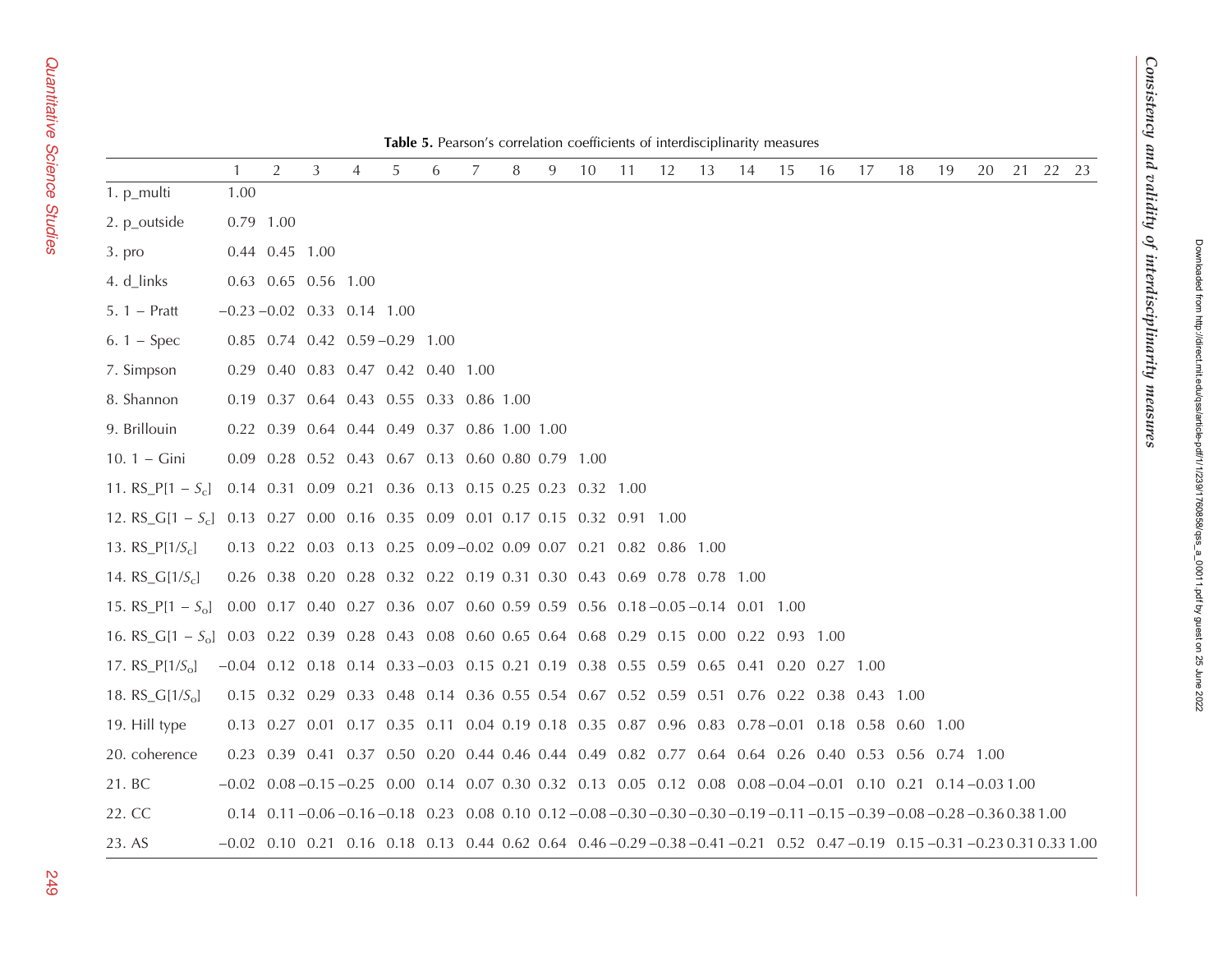<span id="page-11-0"></span>the Gini coefficient. Thus, a high positive correlation among them should be expected. The empirical results differ from our expectations, showing that 1 – Pratt has weak correlations with 1 – Spec or 1 – Gini. However, measures of Shannon and Brillouin are perfectly linearly correlated.

Next, we examine the different combinations of RS. On the one hand, measures using the same dissimilarity indices tend to have higher correlations also when calculated at different levels of aggregation (i.e., individual vs. aggregated). On the other hand, measures based on different dissimilarity matrices show inconsistent results even at the same level of analysis. For instance, measures RS\_P[1 –  $S_c$ ] and RS\_P[1 –  $S_o$ ] both take the average RS value of individual publications as the degree of interdisciplinarity for the SCs. However, due to the differences in the dissimilarity matrices, their mutual correlation coefficient is only 0.18. As expected, different dissimilarity matrices influence RS outcomes significantly. This is in line with the conclu-sion of [Leydesdorff and Rafols \(2011\).](#page-19-0) Furthermore, it was also expected that  $RS_R[1 - S_o]$  and RS\_G[1 –  $S_0$ ] show correlations with the Simpson diversity measure because [1 –  $S_0$ ] is highly left skewed.

The Hill-type and coherence measures also take the dissimilarity of SCs into consideration. Because the two measures apply the dissimilarity matrix  $1 - S_c$ , they are strongly linearly



Figure 2. Cluster dendrogram of interdisciplinarity measures.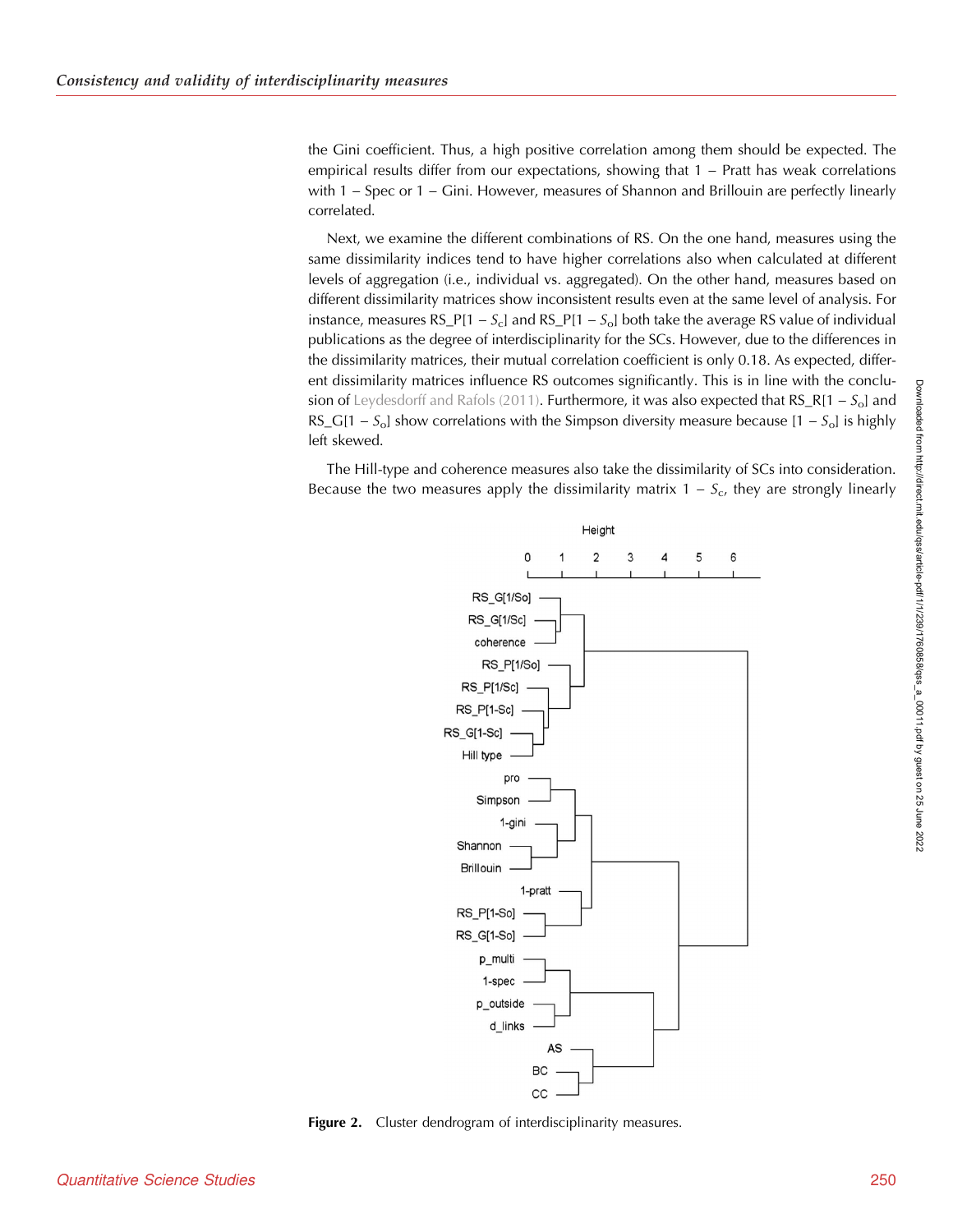correlated with the other measures using the same matrix. Note that interdisciplinarity measures relying on dissimilarities are somehow correlated with each other (except the ones using 1 –  $S<sub>o</sub>$  as a dissimilarity matrix), but poorly correlated with most other measures.

It is difficult to interpret the correlations between the interdisciplinarity measures in the fourth group (BC, CC, and AS) and the other examined measures. There are several negative coefficients. One possible explanation could be that the measures focus upon within-category parameters which differ from the network measures. Furthermore, these network measures also do not show strong mutual correlations with each other.

To provide more insight into the associations between the interdisciplinarity measures examined, a cluster solution based on the correlation coefficients is presented in [Figure 2.](#page-11-0) From the dendrogram, it is clear that these measures cluster in two groups depending on whether or not a dissimilarity matrix is used. Further, among the ones excluding dissimilarity, the measures depending largely on the overlap of SCs (except pro and 1 – Pratt) and the network measures are clustered together. Those coming from other fields are also clustered together. This conclusion can also be observed in the heatmap shown in [Figure A1](#page-24-0) in the Appendix.

## 4.2. Distribution of WoS SCs over Interdisciplinarity

[Figure 3](#page-13-0) shows the distributions of WoS SCs over interdisciplinarity values. For each histogram in the panel, the x-axis shows the degree of interdisciplinarity and the y-axis shows the frequency of SCs. Some of the histograms reveal considerable differences in the distributions. For example,  $RS_{\text{p}}P[1 - S_{\text{o}}]$  and  $RS_{\text{p}}G[1 - S_{\text{o}}]$  are left-skewed, whereas  $RS_{\text{p}}P[1/S_{\text{o}}]$  and  $RS_{G}[1/S_{o}]$  are highly right skewed. Moreover, the interdisciplinarity values for some of the measures are concentrated within specific ranges. Taking  $RS_G[1 - S_o]$  as an example, its values are highly concentrated between 0.9 and 1. In addition, it should be noted that some measures are not bounded (e.g., Shannon entropy, Brillouin index, and the Hill-type measure).

One may argue that these distributions are not important because we can transform values into more "suitable" distributions. However, we do believe that they are useful. First, suppose that we measured interdisciplinarity for an SC using, for instance,  $RS_G[1 - S_o]$  and obtained the value of 0.95. However, it does not seem justified to conclude that this SC is highly interdisciplinary, as RS\_G[1 –  $S_0$ ] values are almost always close to 1.

Further, it is widely acknowledged that quantitatively determining the validity of an interdisciplinarity measure is challenging, because no benchmarks are available. However, one may for instance expect the distribution of an interdisciplinarity measure to be approximately normal or, alternatively, to be right skewed. Using the distributions presented in [Figure 3,](#page-13-0) researchers can compare them to these prior expectations. Hence, we believe that studies on interdisciplinarity measures should explicitly state the typical range of interdisciplinarity values and present the empirical distributions.

## 4.3. In-Depth Analysis of Several WoS SCs

A specific examination of the degree of interdisciplinarity for the WoS SCs based on the various measures provides a more direct impression regarding the effectiveness of these measures. Five WoS SCs are selected; these are NANOSCIENCE & NANOTECHNOLOGY (NANO), BIOCHEMISTRY & MOLECULAR BIOLOGY (BIOM), which previous studies often consider to be highly interdisciplinary (e.g., [Aboelela et al., 2007](#page-18-0); [Porter & Youtie, 2009;](#page-19-0) [Porter,](#page-19-0) [Roessner, Cohen, & Perreault, 2006](#page-19-0)), LAW, MATHEMATICS (MATH), which are presumed to show a low degree of interdisciplinarity, and INFORMATION SCIENCE & LIBRARY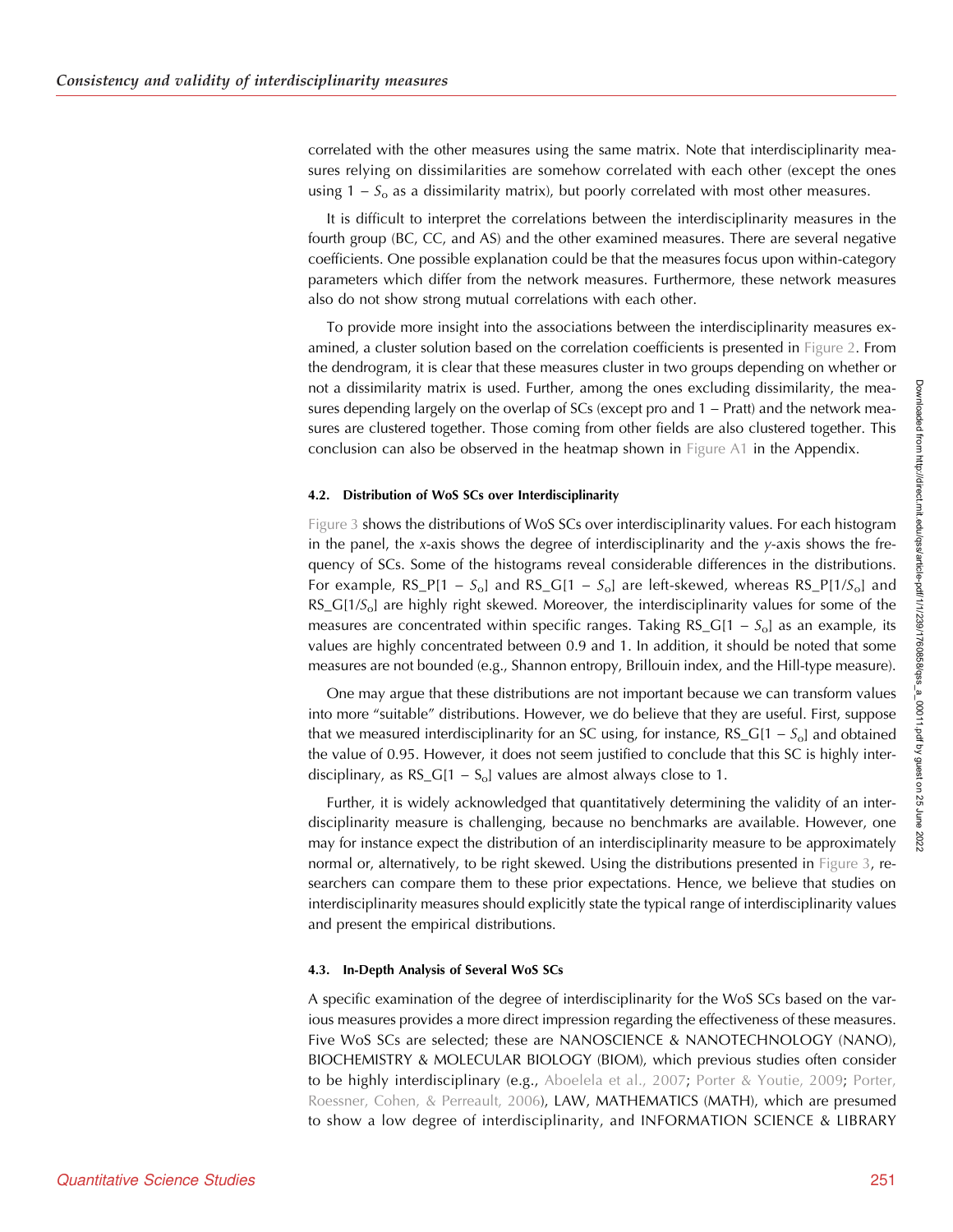<span id="page-13-0"></span>

Figure 3. Distributions of WoS SCs over interdisciplinarity values

SCIENCE (LIS). LIS is chosen because most papers investigating interdisciplinarity measures are published in journals attached to this category.

[Table 6](#page-14-0) presents the different rankings according to the reviewed measures of the five selected SCs among the 224. Instead of reporting the actual interdisciplinarity values obtained from the measures, we provide the ranking obtained after sorting all 224 SCs according to their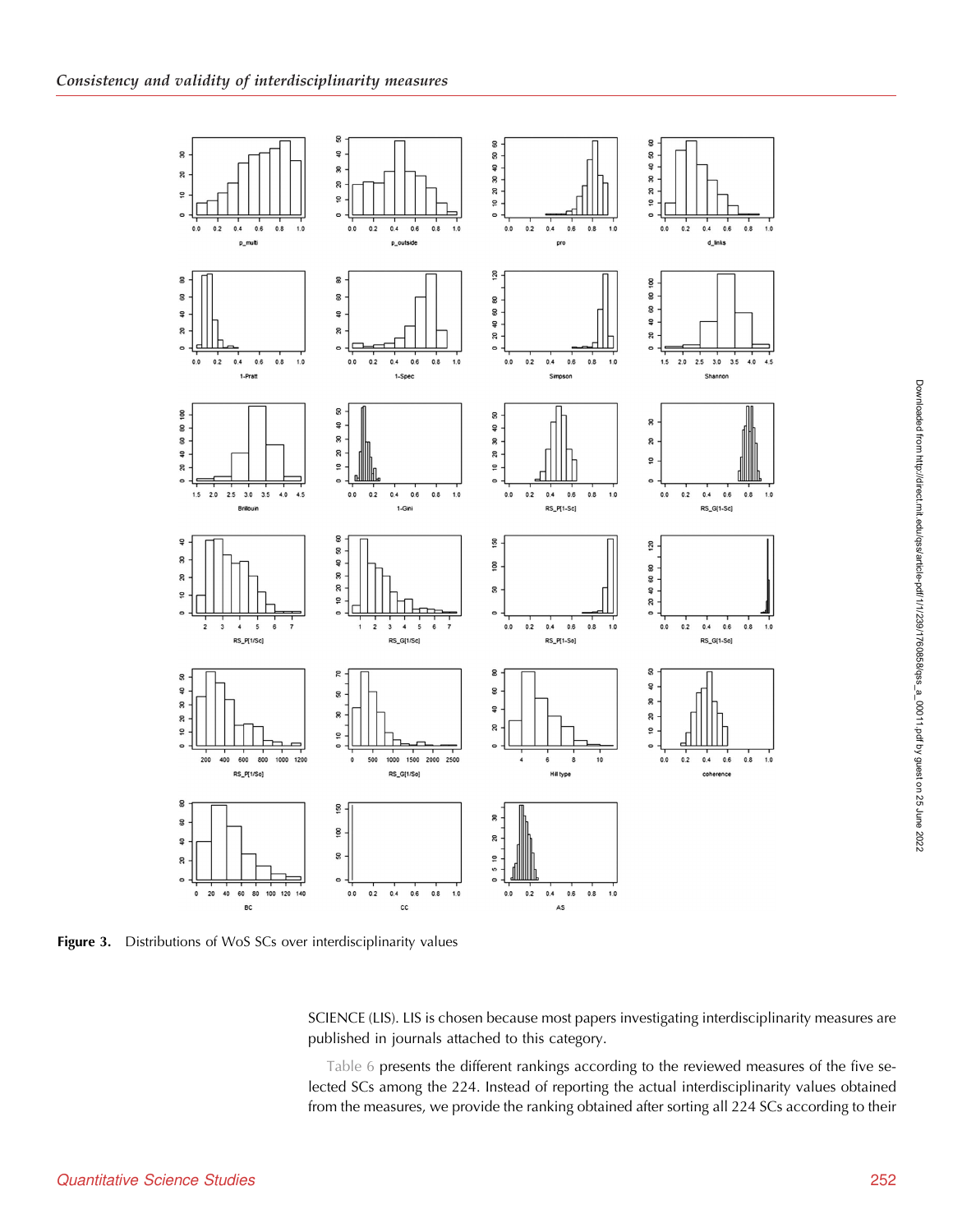<span id="page-14-0"></span>interdisciplinarity values in decreasing order. Some of the rankings are not in line with our expectations. For instance, NANO is per se considered to be an interdisciplinary SC, but its rankings in Table 6 based on the measures that include dissimilarities are generally quite low. Furthermore, measures having mutually strong Spearman's correlations (see [Table A2\)](#page-23-0) sometimes lead to conflicting rankings for one specific category. For instance,  $RS_P[1 - S_c]$  and RS\_G[1 –  $S_c$ ] have a strong Spearman's correlation coefficient (0.91); however, MATH was ranked as 221 and 79 respectively by these measures among 224 SCs. Consequently, given the lack of agreement between the different interdisciplinarity measures, it is difficult to determine the degree of interdisciplinarity for a particular WoS SC. Measures that are supposed to be similar or reflect similar aspects of IDR can produce different results.

|                              | Table 6. Interdisciplinarity rankings of the five SCs |             |                |                |             |  |  |  |  |
|------------------------------|-------------------------------------------------------|-------------|----------------|----------------|-------------|--|--|--|--|
| Interdisciplinarity measures | <b>NANO</b>                                           | <b>BIOM</b> | <b>LIS</b>     | LAW            | <b>MATH</b> |  |  |  |  |
| p_multi                      | $\,$ 6 $\,$                                           | 60          | 185            | 177            | 186         |  |  |  |  |
| p_outside                    | 32                                                    | 104         | 140            | 133            | 214         |  |  |  |  |
| Pro                          | 21                                                    | 166         | 140            | 213            | 223         |  |  |  |  |
| d_links                      | 41                                                    | 165         | 173            | 169            | 221         |  |  |  |  |
| $1 - Pratt$                  | 206                                                   | 106         | 88             | 133            | 224         |  |  |  |  |
| $1 - Spec$                   | 3                                                     | $71\,$      | 137            | 182            | 201         |  |  |  |  |
| Simpson index                | 101                                                   | 112         | 121            | 203            | 223         |  |  |  |  |
| Shannon entropy              | 170                                                   | 74          | 83             | 141            | 224         |  |  |  |  |
| Brillouin index              | 168                                                   | 71          | 81             | 141            | 224         |  |  |  |  |
| $1 -$ Gini                   | 201                                                   | 93          | 73             | 97             | 222         |  |  |  |  |
| $RS_P[1 - S_c]$              | 192                                                   | 217         | 3              | 80             | 221         |  |  |  |  |
| $RS_G[1 - S_c]$              | 203                                                   | 213         | 9              | 34             | 79          |  |  |  |  |
| $RS_P[1/S_c]$                | 181                                                   | 210         | $\overline{4}$ | 39             | 42          |  |  |  |  |
| $RS_G[1/S_c]$                | 175                                                   | 180         | 12             | 52             | 124         |  |  |  |  |
| $RS_P[1 - S_o]$              | 189                                                   | 150         | 109            | 100            | 224         |  |  |  |  |
| $RS_{G}[1 - S_{o}]$          | 207                                                   | 170         | 95             | 39             | 223         |  |  |  |  |
| $RS_P[1/S_o]$                | 203                                                   | 202         | 37             | $\overline{4}$ | 180         |  |  |  |  |
| $RS_G[1/S_o]$                | 197                                                   | 149         | 37             | 43             | 216         |  |  |  |  |
| Hill-type measure            | 203                                                   | 213         | 9              | 34             | 79          |  |  |  |  |
| Coherence                    | 209                                                   | 214         | 19             | 152            | 224         |  |  |  |  |
| BC                           | 123                                                   | 17          | 30             | 29             | 68          |  |  |  |  |
| CC                           | 12                                                    | 3           | 139            | 100            | 105         |  |  |  |  |
| AS                           | 88                                                    | $\, 8$      | 138            | 89             | 223         |  |  |  |  |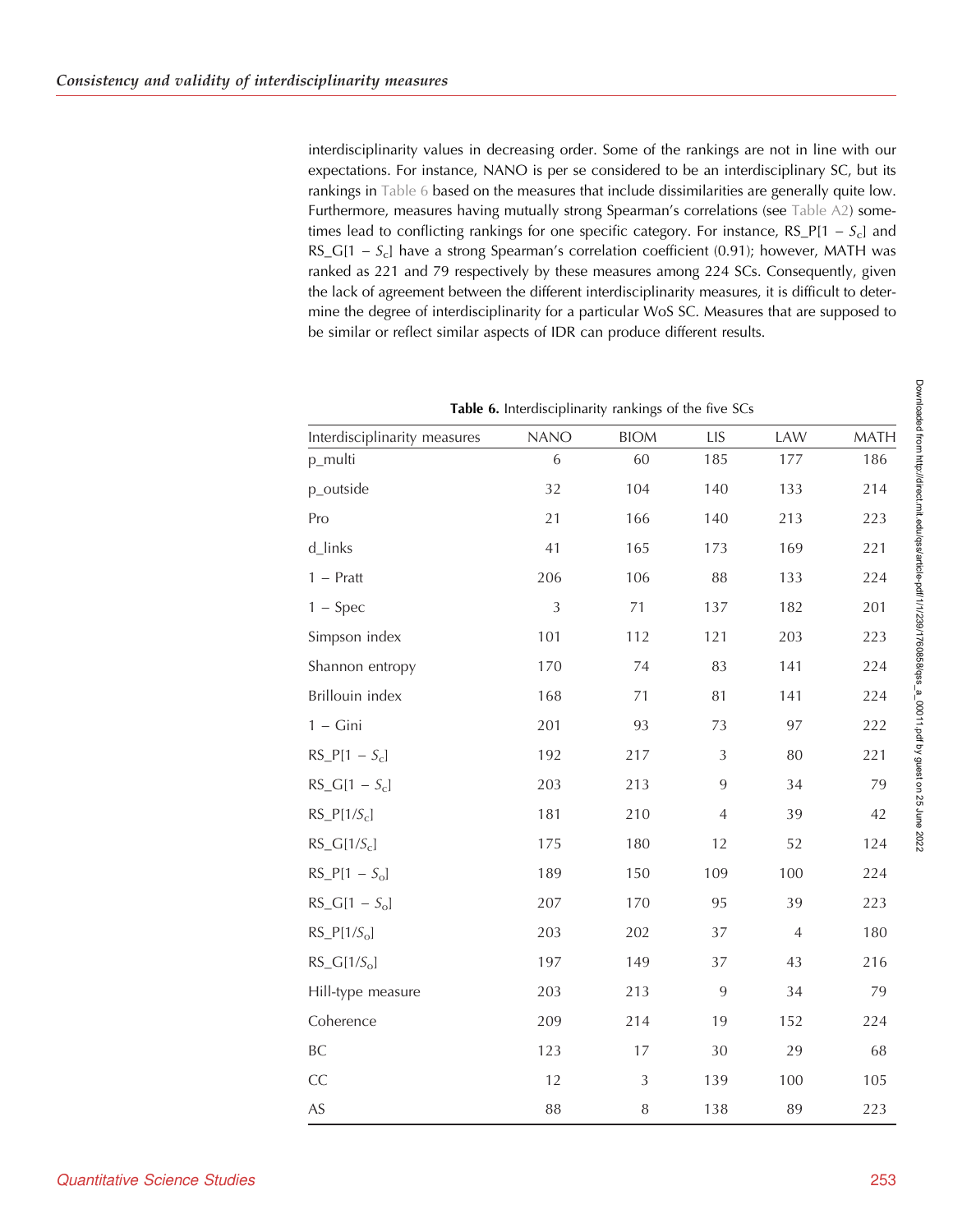Further, the distributions in [Figure 3](#page-13-0) should also be taken into consideration when we compare the rankings of the five SCs. Some measures have dense distributions in an extremely short interval. Most rankings based on such measures are therefore not robust, as they depend on the third or even fourth decimal and may thus be hard to explain.

## 5. DISCUSSION

Based on our analyses, three issues are worth further discussion. First, we discuss the definitions and attributes of IDR, then we focus on interdisciplinarity measures and their operationalization, and finally we consider their policy implications.

## 5.1. Attributes of IDR

As already indicated, previous studies have argued that the conception of IDR is ambiguous (e.g., [Rafols et al., 2012](#page-19-0)). We claim that the same holds for its definitions in scientometric studies. Based on our review, we found that diversity has been widely seen as the essential and necessary attribute for measuring interdisciplinarity. The attribute of coherence is mainly seen as supplementary and are often ignored in practice. Therefore, most interdisciplinarity measures in scientometric studies use the diversity attribute and most often this attribute alone. For instance, [Steele and Stier \(2000\)](#page-19-0) state that "[i]n effect, we treat diversity as a proxy measure of interdisciplinarity" (p. 477). This raises the important question of whether diversity in itself is sufficient to capture the concept of interdisciplinarity. We are skeptical.

Generally, we are concerned about the definitions and simplistic indicators used to measure the multidimensional concept of IDR. We especially question to the extent to which diversity is an appropriate attribute that in itself can encompass and reflect the concept. During our review, it became clear that the definition of IDR by the US Committee on Facilitating Interdisciplinary Research and Committee on Science was frequently referred to. According to it ([National Academies, 2004,](#page-19-0) p. 2):

[i]nterdisciplinary research (IDR) is a mode of research by teams or individuals that integrates information, data, techniques, tools, perspectives, concepts, and/or theories from two or more disciplines or bodies of specialized knowledge to advance fundamental understanding or to solve problems whose solutions are beyond the scope of a single discipline or area of research practice.

The definition simply means that IDR would require the integration of knowledge from two or more disciplines. Therefore, we argue that high diversity does not seem to be either a necessary or sufficient attribute for measuring interdisciplinarity.

In our view, much more work should be done in order to define the concept, identify key attributes, and subsequently empirically examine the construct validity of the measures or composite measures developed to assess interdisciplinarity. Some researchers have indeed argued that the concept of IDR is multidimensional and hence its attributes should be portrayed using various measures (e.g., [Leydesdorff & Rafols, 2011;](#page-19-0) [Rafols & Meyer, 2010;](#page-19-0) [Sugimoto &](#page-19-0) [Weingart, 2014](#page-19-0)). The recent report from Digital Science states that "no single indicator can unequivocally identify and monitor IDR activity and no present proxy is a demonstrably satisfactory management tool on its own" (p. 9). Our results support these claims inasmuch as we demonstrate that seemingly similar measures produce different results and are sensitive to levels of analysis. This is a serious breach of construct validity.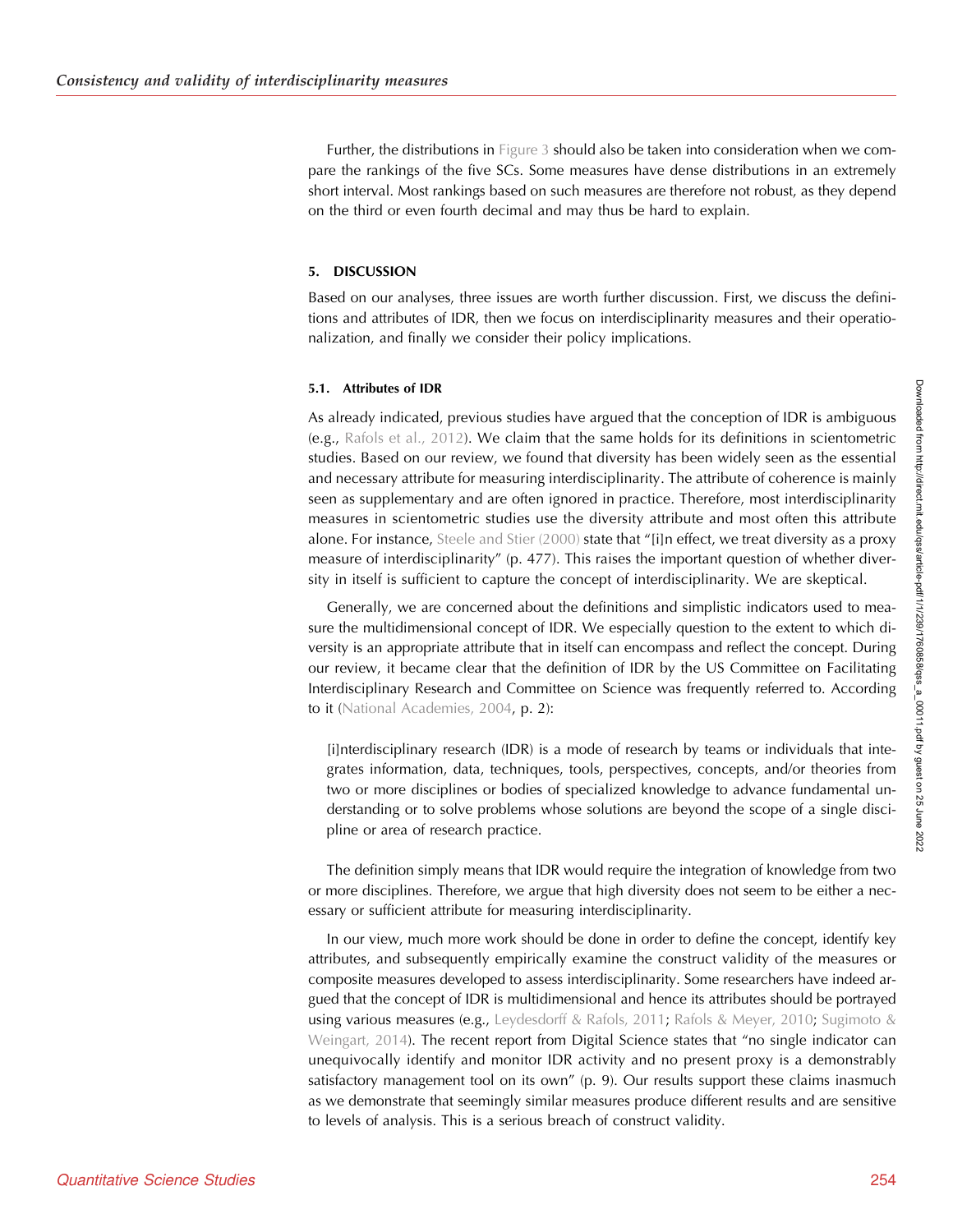Few studies have examined theoretical frameworks around interdisciplinarity and linked it to measurement. The main contribution comes from Rafols and colleagues (e.g., [Rafols, 2014](#page-19-0); [Rafols & Meyer, 2010;](#page-19-0) [Rafols et al., 2012](#page-19-0)). A theoretical framework is needed in order to outline the dimensions of interdisciplinarity and relations between attributes. Unfortunately, such an important endeavor has not received much attention. Instead, "novel" measures, mostly based on diversity, are being proposed continuously. Their relevance, validity, and resemblance to other measures are most often overlooked. In this context, we believe that the discussion on which attributes are essential for depicting the nature of interdisciplinarity, as well as the similarity of measures, is necessary and essential.

#### 5.2. Interdisciplinarity Measures and Operationalization

Based on our analyses, we found that even measures with a supposedly similar focus can produce contradictory results when measuring interdisciplinarity using WoS SCs. Inconsistency in our results implies that some measures are problematic for the purpose of describing interdisciplinarity, as they do not capture their target attribute. For instance, 1 − Pratt and 1 − Spec are expected to be consistent. But our results show that this is not the case when applied to WoS SCs. We do not imply that these measures are mathematically wrong, but their validity as measures of interdisciplinarity is doubtful and should be carefully considered.

We also found that the justification for the use of a measure is not always convincing. For example, the Brillouin index is an entropy-based indicator. When it was introduced as an interdisci-plinarity measure (e.g., [Steele & Stier, 2000](#page-19-0); [Chang & Huang, 2012](#page-18-0); [Huang & Chang, 2012\)](#page-19-0), its relation to Shannon entropy was not discussed. Shannon entropy was already used to measure interdisciplinarity, so the supposed merits of the Brillouin index compared to Shannon's entropy should, of course, have been explained in these studies. Our results obtained from Shannon and Brillouin are almost perfectly correlated, which suggests that at least one of them is superfluous. We therefore argue that the introduction and creation of new measures should aim to improve the validity and accuracy of measurement, instead of constantly introducing new and perhaps nearly identical measures. Following the suggestions given by [Waltman \(2016\)](#page-20-0) on citation impact indicators, we reckon that given the large number of interdisciplinarity measures that already exists, it is not necessary to provide more indicators, especially not indicators relying on the diversity attribute, unless a novel measure has some convincing new merits in relation to validity and accuracy.

The operationalization of interdisciplinarity measures in scientometric studies is relatively chaotic. The report by [Digital Science \(2016\)](#page-18-0) shows that the degree of interdisciplinarity is influenced by the choice of data sources and classification systems. The present study further demonstrates the tangled and unsustainable situation of measuring interdisciplinarity, with inconsistent outcomes generated by seemingly similar measures.

To be more specific, the present study examines various combinations of RS, demonstrating that they lead to quite different results. Unfortunately, we see that important details have persistently been overlooked in previous studies, for instance, explanations for the choice of cosine formulas (e.g., [Porter & Rafols, 2009](#page-19-0)). Because substantial differences may result from such choices, we suggest that researchers should provide sufficient details on the operationalization of their interdisciplinarity measures and preferably perform sensitivity and robustness analyses.

Also, measures with extremely narrow distributions or without boundary have little practical use. As shown, interdisciplinarity measures such as Shannon entropy and the Hill-type indicator do not have an obvious domain of values. Consequently, it is difficult to evaluate to what degree a unit is interdisciplinary according to such measures.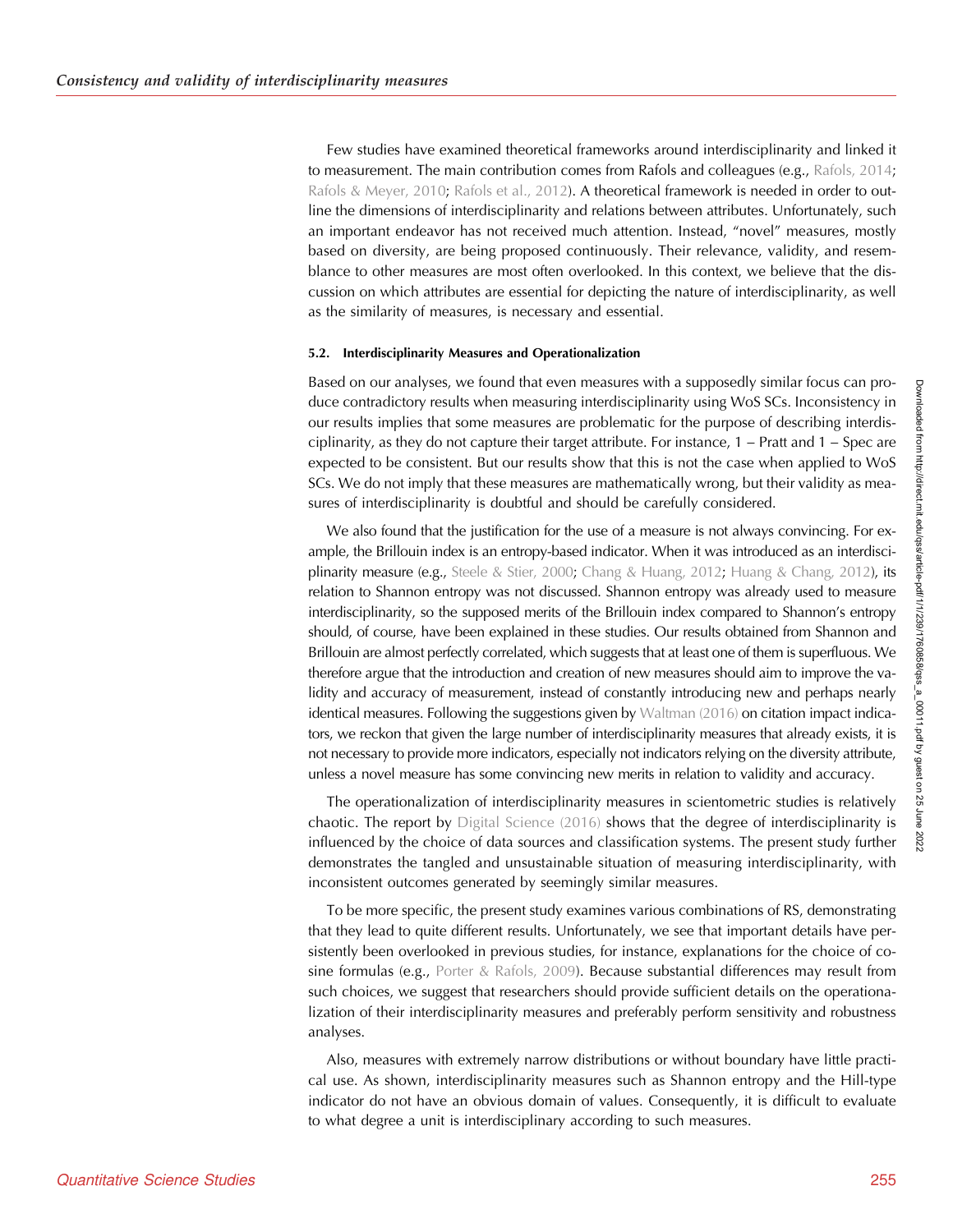#### 5.3. Interdisciplinarity and Policy Implication

The importance of IDR has been widely acknowledged. Many studies argue that it could solve complex problems and promote scientific developments and innovations ([Gibbons et al., 1994](#page-18-0); see also [Rafols et al., 2012](#page-19-0); [Hollingsworth & Hollingsworth, 2000](#page-18-0); [Lowe & Phillipson, 2006](#page-19-0)). As a consequence, "funding agencies in many developed countries are considering enhancing IDR as a topic of priority [\(Bordons, Morillo, & Gómez, 2004](#page-18-0); [Rinia, 2007\)](#page-19-0). For instance, research-funding agencies such as NSF, Research Councils UK (RCUK), NSFC, and Swedish Research Council (VR) take the promotion of interdisciplinary research an essential task" ([Wang, 2016,](#page-20-0) p. 21).

On the one hand, we observe the enthusiasm of research-funding agencies to encourage and finance IDR. On the other hand, we found that the interdisciplinarity measures in scientometric studies are confusing because they lack validity. The degree of interdisciplinarity for a unit of analysis most likely varies with the choice of measure, data source, and classification system. For a set of units, different measures will most likely produce different rankings between the units. Obviously, this is untenable and of great concern in science policy and research evaluation. It is simply too easy to intentionally influence the outcomes of interdisciplinarity measures. There are too many researcher degrees of freedom ([Wicherts et al., 2016\)](#page-20-0).

Interdisciplinarity measures in scientometric studies use publications and citation relations as the data source to identify IDR. In other words, we understand interdisciplinarity from a bibliometric perspective. However, we are indifferent to how other stakeholders, like policymakers, understand IDR. Interdisciplinarity measures in scientometric studies may be able to deal with some aspects of interdisciplinarity but not others. Hence, it is important and necessary to thoroughly state which aspects (attributes) of interdisciplinarity they actually depict when reporting studies of interdisciplinarity. In addition, it is also important not to be blinded by measures relying on bibliometric methods. They tend to produce a "tunnel vision" where this is the only way to measure interdisciplinarity.

## 6. CONCLUSIONS

The present article aims to systematically examine the consistency and relation between interdisciplinarity measures based on bibliometric methods. We first examined these measures focusing on the WoS SCs. Based on correlations and clustering, we found that the 23 reviewed measures can be roughly classified into two groups depending on whether or not a dissimilarity matrix is used. Measures in the same cluster tend to have fairly strong mutual correlations, but are weakly correlated with the measures in other groups. However, although some measures are supposed to measure similar aspects, they nevertheless turn out to be inconsistent (e.g., 1 − Pratt and 1 − Spec). Histograms showing the distribution of interdisciplinarity values over different WoS SCs reveal tight distributions for some measures, as their values are concentrated in limited intervals (e.g., CC and AS). These measures may be problematic when used in practice. We therefore conclude that the degree of interdisciplinarity for a unit of analysis is strongly dependent on the choice of measures.

The findings in our study complement the conclusions in the report from [Digital Science](#page-18-0) [\(2016\)](#page-18-0): "choice of data, methodology and indicators can produce seriously inconsistent results despite a common set of disciplines and countries" (p. 2). Our results further demonstrate that inconsistent and even conflicting findings can come out of analyses based on the same data source and the same classification. The current state of interdisciplinarity measurement is confusing and unsustainable. Interdisciplinarity is a multidimensional concept and measures should reflect these dimensions through various different attributes either as single or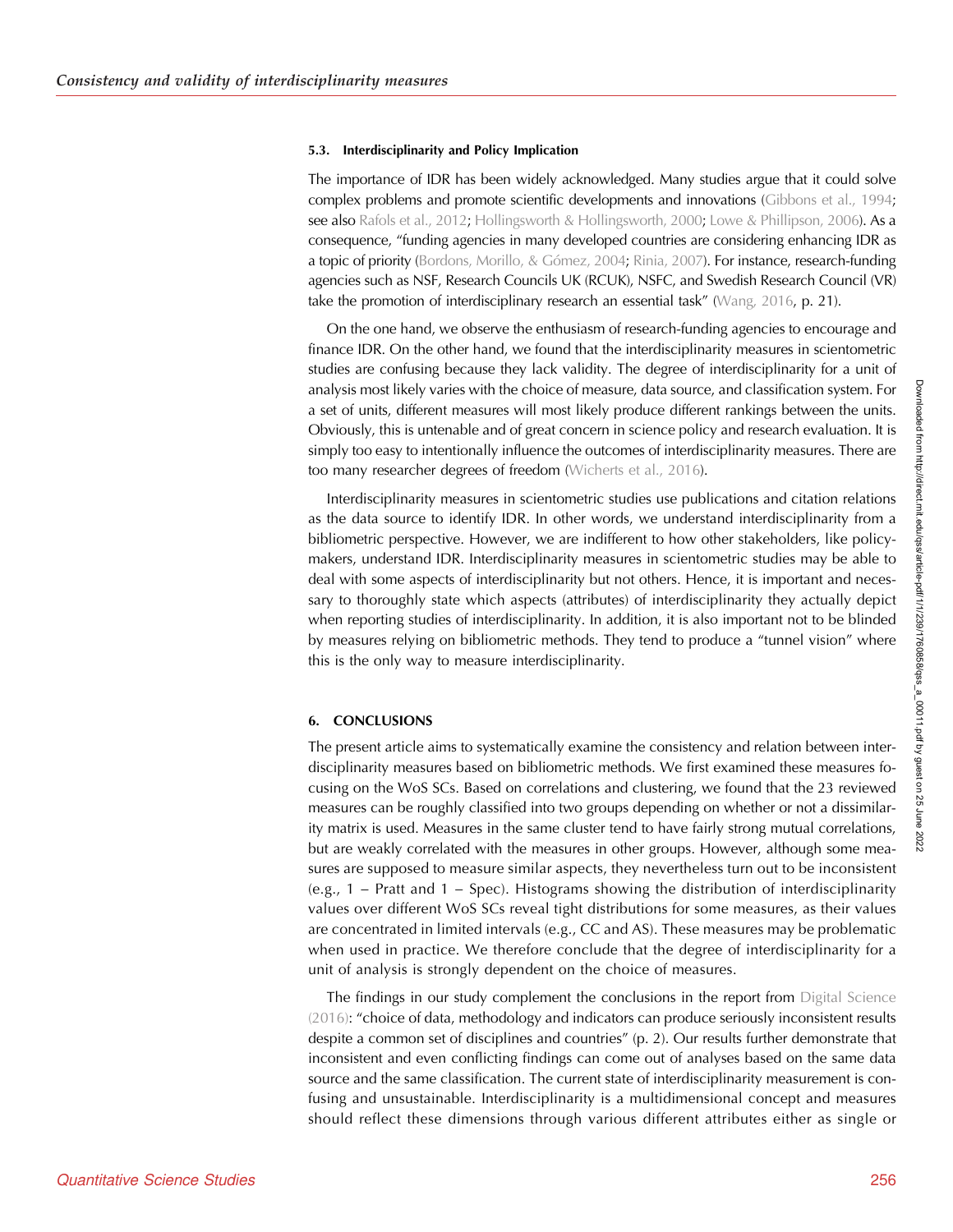<span id="page-18-0"></span>composite indicators. However, we find that the definitions of interdisciplinarity are quite similar and hardly multidimensional. This fact makes it even more complicated to interpret the inconsistent values we obtained from these presumably similar measures.

The validity and robustness of interdisciplinarity studies using bibliometric methods should be questioned. As it is, measures and their values are inconsistent and non-robust. This can lead to an untenable situation where the choice of (arbitrary) measures determines the degree of interdisciplinarity, but not the underlying nature of research which they are supposed to characterize. We therefore suggest that future studies on interdisciplinarity focus more upon the theoretical and measurement frameworks, and put more effort into examining the validity and relations between the definition and the use of measures. In addition, we recommend that we simply stop using the current interdisciplinarity measures in policy studies, as they have no warrant.

## ACKNOWLEDGMENTS

The authors would like to thank Ismael Rafols, Ludo Waltman, Gaël Dubus, and reviewers for their valuable comments and suggestions.

## AUTHOR CONTRIBUTIONS

Qi Wang: conceptualization, data curation, formal analysis, investigation, methodology, software, validation, visualization, writing—original draft. Jesper Wiborg Schneider: conceptualization, methodology, resources, supervision, writing—review & editing.

## COMPETING INTERESTS

The authors have no competing interests.

## FUNDING INFORMATION

No funding has been received.

## DATA AVAILABILITY

The raw bibliometric data were obtained from Clarivate Analytics' Web of Science database. A Web of Science license is required to access the data. The values of the different interdisciplinarity measures at the level of Web of Science subject categories and the table of research areas used to measure p\_outside are available at <https://kth.box.com/s/zbcfmvpuhmhwvl8ql1u522snyht34y50>.

## **REFERENCES**

- Abbott, A. (2001). Chaos of Disciplines. Chicago, IL: University of Chicago Press.
- Aboelela, S. W., Larson, E., Bakken, S., Carrasquillo, O., Formicola, A., Glied, S. A., …, Gebbie, K. M. (2007). Defining interdisciplinary research: Conclusions from a critical review of the literature. Health Services Research, 42(1p1), 329–346.
- Bordons, M., Morillo, F., & Gómez, I. (2004). Analysis of cross-disciplinary research through bibliometric tools. In Moed H. F., Glänzel W., & Schmoch U., (Eds.) Handbook of Quantitative Science and Technology Research. (pp. 437–456). Springer, Dordrecht.
- Brillouin, L. (1956). Science and Information Theory. New York: Academic Press.
- Chang, Y. W., & Huang, M. H. (2012). A study of the evolution of interdisciplinarity in library and information science: Using three

bibliometric methods. Journal of the Association for Information Science and Technology, 63(1), 22–33.

- Digital Science. (2016). Interdisciplinary research: Methodologies for identification and assessment. Available at [https://www.mrc.ac.uk/](https://www.mrc.ac.uk/documents/pdf/assessment-of-interdisciplinary-research/) [documents/pdf/assessment-of-interdisciplinary-research/](https://www.mrc.ac.uk/documents/pdf/assessment-of-interdisciplinary-research/)
- Freeman, L. C. (1977). A set of measures of centrality based on betweenness. Sociometry, 1(40), 35–41.
- Gibbons, M., Limoges, C., Nowotny, H., Schwartzman, S., Scott, P., & Trow, M. (1994). The New Production of Knowledge: The Dynamics of Science and Research in Contemporary Societies. London: Sage.
- Hollingsworth, R., & Hollingsworth, E.J., (2000). Major discoveries and biomedical research organizations: Perspectives on interdisciplinarity, nurturing leadership, and integrated structure and cultures. In P.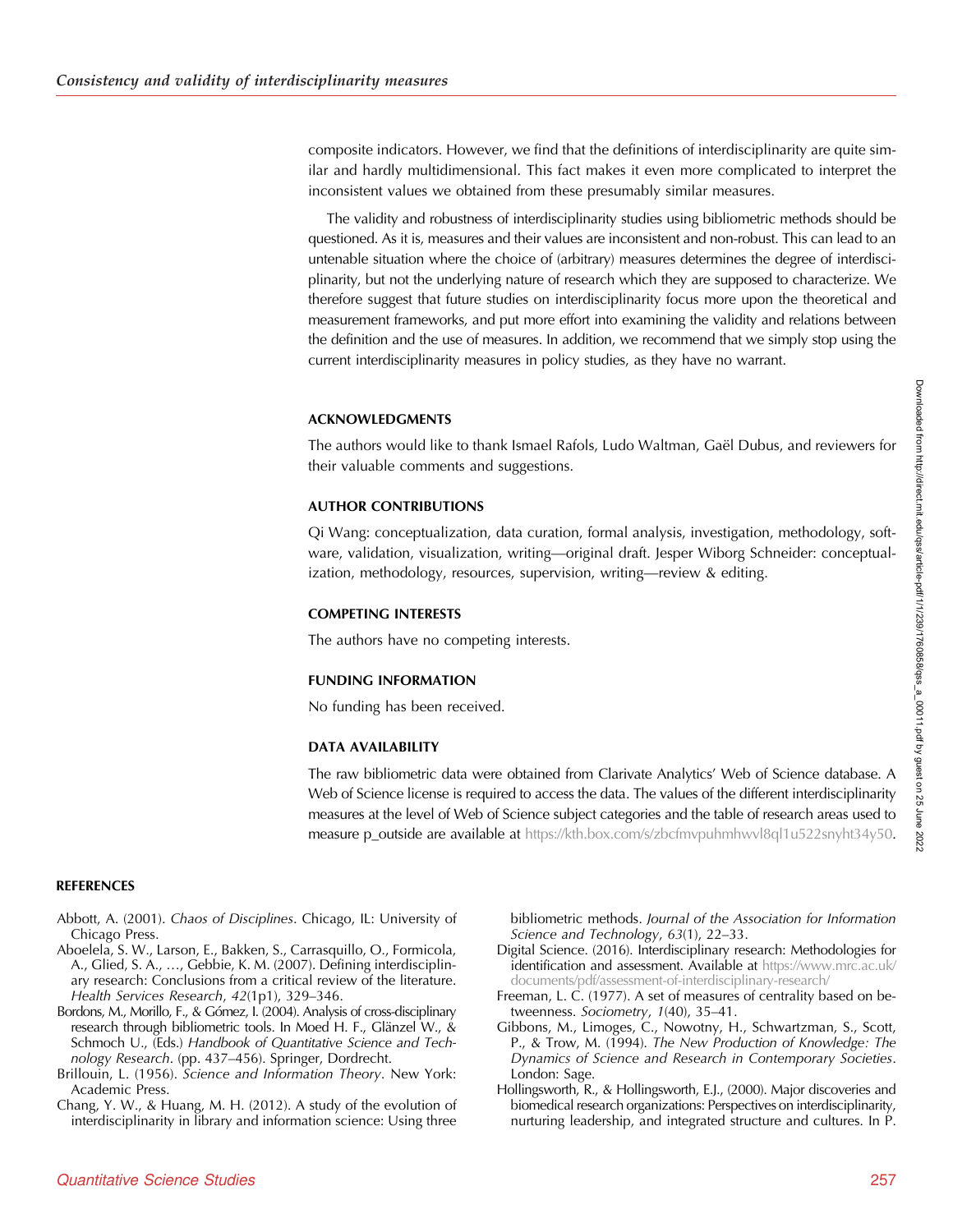<span id="page-19-0"></span>Weingart & N. Stehr (Eds.), Practising Interdisciplinarity. Toronto: University of Toronto Press, pp. 215–244.

- Hill, M. O. (1973). Diversity and evenness: A unifying notation and its consequences. Ecology, 54(2), 427–432.
- Huang, M. H., & Chang, Y. W. (2012). A comparative study of interdisciplinary changes between information science and library science. Scientometrics, 91(3), 789–803.
- Huutoniemi, K., Klein, J. T., Bruun, H., & Hukkinen, J. (2010). Analyzing interdisciplinarity: Typology and indicators. Research Policy, 39, 79–88.
- Jensen, P., & Lutkouskaya, K. (2014). The many dimensions of laboratories' interdisciplinarity. Scientometrics, 98(1), 619–631.
- Leinster, T., & Cobbold, C. A. (2012). Measuring diversity: The importance of species similarity. Ecology, 93(3), 477–489.
- Levitt, J. M., Thelwall, M., & Oppenheim, C. (2011). Variations between subjects in the extent to which the social sciences have become more interdisciplinary. Journal of the American Society for Information Science and Technology, 62(6), 1118–1129.
- Leydesdorff, L.. (2007). Betweenness centrality as an indicator of the interdisciplinarity of scientific journals. Journal of the American Society for Information Science and Technology, 58(9), 1303–1319.
- Leydesdorff, L., & Probst, C. (2009). The delineation of an interdisciplinary specialty in terms of a journal set: The case of communication studies. Journal of the American Society for Information Science and Technology, 60(8), 1709–1718.
- Leydesdorff, L., & Rafols, I. (2011). Indicators of the interdisciplinarity of journals: Diversity, centrality, and citations. Journal of Informetrics, 5(1), 87–100.
- Lowe, P., & Phillipson, J. (2006). Reflexive interdisciplinary research: The making of a research programme on the rural economy and land use. Journal of Agricultural Economics, 57(2), 165–184.
- Morillo, F., Bordons, M., & Gómez, I. (2001). An approach to interdisciplinarity through bibliometric indicators. Scientometrics, 51(1), 203–222.
- Morillo, F., Bordons, M., & Gómez, I. (2003). Interdisciplinarity in science: A tentative typology of disciplines and research areas. Journal of the American Society for Information Science and Technology, 54(13), 1237–1249.
- Mugabushaka, A. M., Kyriakou, A., & Papazoglou, T. (2016). Bibliometric indicators of interdisciplinarity: The potential of the Leinster–Cobbold diversity indices to study disciplinary diversity. Scientometrics, 107(2), 593–607.
- National Academies. (2004). Committee on Science, Engineering, and Public Policy (COSEPUP) Committee on Facilitating Interdisciplinary Research. Washington, DC: National Academies Press.
- Pierce, S. J. (1999). Boundary crossing in research literatures as a means of interdisciplinary information transfer. Journal of the American Society for Information Science, 50(3), 271–279.
- Porter, A., & Rafols, I. (2009). Is science becoming more interdisciplinary? Measuring and mapping six research fields over time. Scientometrics, 81(3), 719–745.
- Porter, A. L., Roessner, J. D., Cohen, A. S., & Perreault, M. (2006). Interdisciplinary research: Meaning, metrics and nurture. Research Evaluation, 15(3), 187–195.
- Porter, A. L., Cohen, A. S., Roessner, J. D., & Perreault, M. (2007). Measuring researcher interdisciplinarity. Scientometrics, 72(1), 117–147.
- Porter, A. L., Roessner, D. J., & Heberger, A. E. (2008). How interdisciplinary is a given body of research? Research Evaluation, 17(4), 273–282.
- Porter, A. L., & Youtie, J. (2009). How interdisciplinary is nanotechnology? Journal of Nanoparticle Research, 11(5), 1023–1041.
- Porter, A. L. D. E., & Chubin, D. (1985). An indicator of crossdisciplinary research. Scientometrics, 8(3–4), 161–176.
- Pratt, A. D. (1977). A measure of class concentration in bibliometrics. Journal of the American Society for Information Science, 28(5), 285–292.
- Rafols, I. (2014). Knowledge integration and diffusion: Measures and mapping of diversity and coherence. In Y. Ding, R. Rousseau, & D. Wolfram (Eds.). Measuring Scholarly Impact: Methods and Practice. Dordrecht: Springer.
- Rafols, I., Leydesdorff, L., O'Hare, A., Nightingale, P., & Stirling, A. (2012). How journal rankings can suppress interdisciplinary research: A comparison between innovation studies and business & management. Research Policy, 41(7), 1262–1282.
- Rafols, I., & Meyer, M. (2007). How cross-disciplinary is bionanotechnology? Explorations in the specialty of molecular motors. Scientometrics, 70(3), 633–650.
- Rafols, I., & Meyer, M. (2009). Diversity and network coherence as indicators of interdisciplinarity: Case studies in bionanoscience. Scientometrics, 82(2), 263–287.
- Rafols, I., & Meyer, M. (2010). Diversity and network coherence as indicators of interdisciplinarity: Case studies in bionanoscience. Scientometrics, 82(2), 263–287.
- Rodríguez, J. M. (2017). Disciplinarity and interdisciplinarity in citation and reference dimensions: Knowledge importation and exportation taxonomy of journals. Scientometrics, 110(2), 617–642.
- Rinia, E. J. (2007). Measurement and Evaluation of Interdisciplinary Research and Knowledge transfer. Doctoral dissertation, Center for Science and Technology Studies (CWTS), Faculty of Social and Behavioral Sciences, Leiden University.
- Rosenfield, P. L. (1992). The potential of transdisciplinary research for sustaining and extending linkages between the health and social sciences. Social Science and Medicine, 35(11), 1343–1357.
- Salton, G., & McGill, M. J. (1983). Introduction to Modern Information Retrieval. New York: McGraw-Hill, Inc.
- Schneider, J. W., & Borlund, P. (2007a). Matrix comparison, Part 1: Motivation and important issues for measuring the resemblance between proximity measures or ordination results. Journal of the American Society for Information Science and Technology, 58(11), 1586–1595.
- Schneider, J. W., & Borlund, P. (2007b). Matrix comparison, Part 2: Measuring the resemblance between proximity measures or ordination results by use of the Mantel and Procrustes statistics. Journal of the American Society for Information Science and Technology, 58(11), 1596–1609.
- Shannon, C. E. (1948). A mathematical theory of communication. Bell System Technical Journal, 27(3), 379–423.
- Shannon, C. E. (2001). A mathematical theory of communication. ACM SIGMOBILE Mobile Computing and Communications Review, 5(1), 3–55.
- Silva, F. N., Rodrigues, F. A., Oliveira, O. N., & Costa, L. D. F. (2013). Quantifying the interdisciplinarity of scientific journals and fields. Journal of Informetrics, 7(2), 469–477.
- Simpson, E. H. (1949). Measurement of diversity. Nature, 163, 688.
- Soós, S., & Kampis, G. (2012). Beyond the basemap of science: Mapping multiple structures in research portfolios: Evidence from Hungary. Scientometrics, 93(3), 869–891.
- Steele, T. W., & Stier, J. C. (2000). The impact of interdisciplinary research in the environmental sciences: A forestry case study. Journal of the American Society for Information Science, 51(5), 476–484.
- Sugimoto, C. R., & Weingart, S. (2015). The kaleidoscope of disciplinarity. Journal of Documentation, 71(4), 775–794.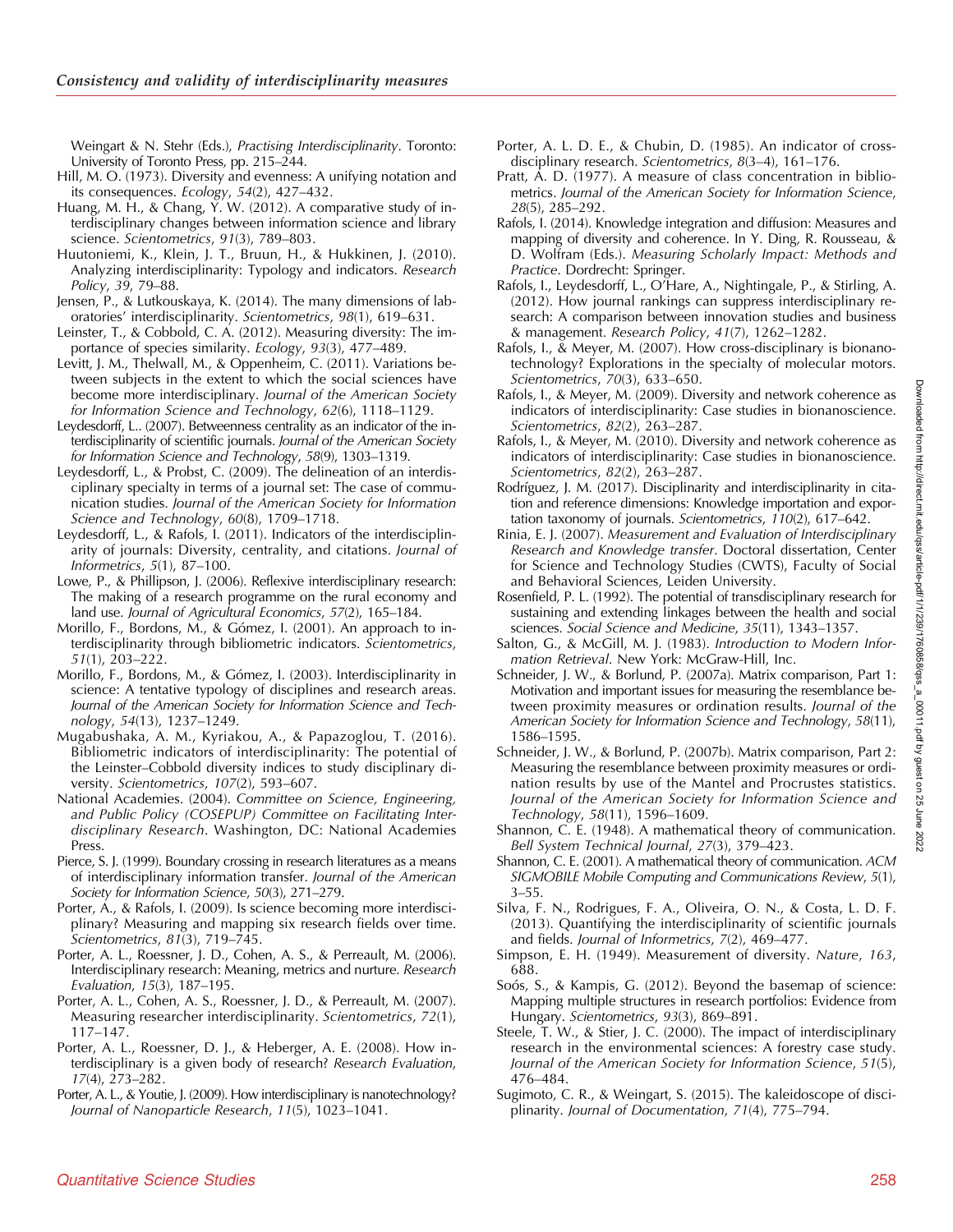- <span id="page-20-0"></span>Tijssen, R. J. W. (1992). A quantitative assessment of interdisciplinary structures in science and technology: Co-classification analysis of energy research. Research Policy, 21(1), 27-34.
- Van den Besselaar, P., & Leydesdorff, L. (1996). Mapping change in scientific specialties: A scientometric reconstruction of the development of artificial intelligence. Journal of the American Society for Information Science,  $\frac{47}{6}$ , 415-436.
- Wagner, C. S., Roessner, J. D., Bobb, K., Klein, J. T., Boyack, K. W., Keyton, J., … Börner, K. (2011). Approaches to understanding and measuring interdisciplinary scientific research (IDR): A review of the literature. Journal of Informetrics, 5(1), 14–26.
- Waltman, L. (2016). A review of the literature on citation impact indicators. Journal of Informetrics, 10(2), 365–391.
- Wang, J., Thijs, B., & Glänzel, W. (2015). Interdisciplinarity and impact: Distinct effects of variety, balance, and disparity. PloS One, 10(5), e0127298.
- Wang, Q. (2016). Studies in the dynamics of science: Exploring emergence, classification, and interdisciplinarity. (Doctoral dis-

sertation, KTH Royal Institute of Technology). Retrieved from <http://urn.kb.se/resolve?urn=urn:nbn:se:kth:diva-184724>

- Wang, Q., & Waltman, L. (2016). Large-scale analysis of the accuracy of the journal classification systems of Web of Science and Scopus. Journal of Informetrics, 10(2), 347–364.
- Wicherts, J. M., Veldkamp, C. L. S., Augusteijn, H. E. M., Bakker, M., van Aert, R. C. M., & van Assen, M. A. L. M. (2016). Degrees of freedom in planning, running, analyzing, and reporting psychological studies: A checklist to avoid p-hacking. Frontiers in Psychology, 7, 1832.
- Zhang, L., Rousseau, R., & Glänzel, W. (2016). Diversity of references as an indicator for interdisciplinarity of journals: Taking similarity between subject fields into account. Journal of the American Society for Information Science and Technology, 67(5), 1257–1265.
- Zhou, Q. J., Rousseau, R., Yang, L. Y., Yue, T., & Yang, G. L. (2012). A general framework for describing diversity within systems and similarity between systems with applications in informetrics. Scientometrics, 93(3), 787–812.

#### APPENDIX

|  |  |  |  |  |  |  |  | <b>Table A1.</b> Definitions of IDR from a bibliometric perspective |  |  |
|--|--|--|--|--|--|--|--|---------------------------------------------------------------------|--|--|
|--|--|--|--|--|--|--|--|---------------------------------------------------------------------|--|--|

| Study                                                       | Definition                                                                                                                                                                                                                                                                                                                                                                                               |
|-------------------------------------------------------------|----------------------------------------------------------------------------------------------------------------------------------------------------------------------------------------------------------------------------------------------------------------------------------------------------------------------------------------------------------------------------------------------------------|
| Steele and Stier (2000)                                     | "In effect, we treat diversity as a proxy measure of interdisciplinarity. Theoretical support<br>for this approach is provided by Gibbons, Limoges, Nowotny, Schwartzman, Scott,<br>& Trow (1994), who asserted that, by definition, interdisciplinarity involves heterogeneity,<br>specifically a diversity of individuals, skills, experiences, institutions, linkages, and<br>locations."<br>(p. 477) |
| Morillo et al. (2001)                                       | "Strictly speaking, we consider "multidisciplinarity" as a basic situation in which<br>elements from different disciplines are present, whilst "interdisciplinarity" is a<br>more advanced stage of the relationship between disciplines in which integration<br>between them is attained." (p.204)                                                                                                      |
| Morillo et al. (2003)                                       | "Interdisciplinary research leads to the creation of a theoretical, conceptual, and<br>methodological identity, so more coherent and integrated results are obtained."<br>(p. 1237)                                                                                                                                                                                                                      |
| Leydesdorff (2007)                                          | " it occurred to me that the interdisciplinarity of journals corresponds with their<br>visible position in the vector space" (p. 1305)                                                                                                                                                                                                                                                                   |
| Porter et al. (2007);<br>Porter et al. (2008); Wang (2016); | "We apply the following definition, based on a National Academies report: Interdisciplinary<br>research (IDR) is a mode of research by teams or individuals that integrates                                                                                                                                                                                                                              |
| Zhang et al. $(2016)$                                       | • perspectives/concepts/theories and/or                                                                                                                                                                                                                                                                                                                                                                  |
|                                                             | • tools/techniques and/or                                                                                                                                                                                                                                                                                                                                                                                |
|                                                             | • information/data                                                                                                                                                                                                                                                                                                                                                                                       |
|                                                             | from two or more bodies of specialized knowledge or research practice."<br>(Porter et al., 2007, p. 119)                                                                                                                                                                                                                                                                                                 |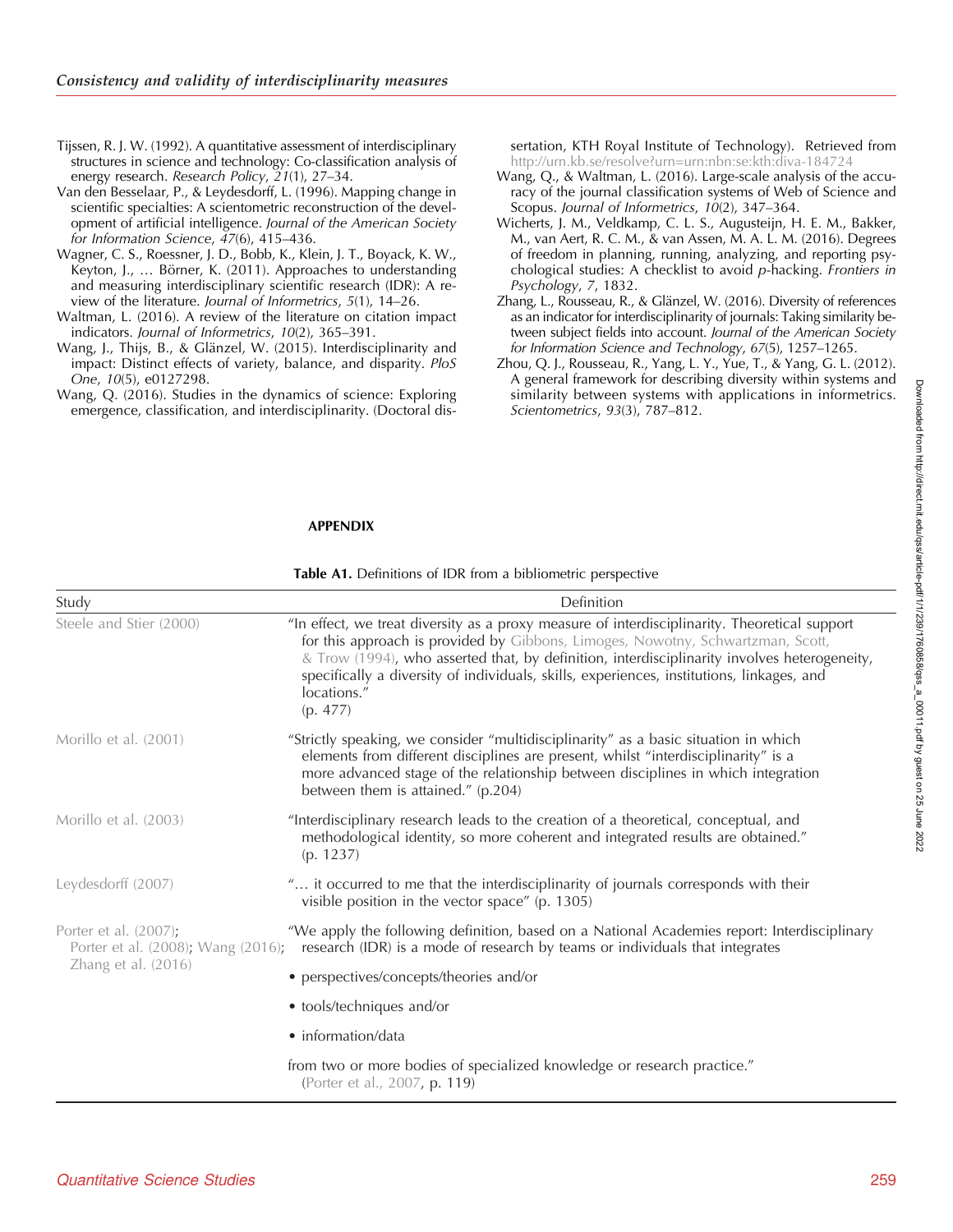|  | Table A1. (continued) |
|--|-----------------------|
|--|-----------------------|

| Study                       | Definition                                                                                                                                                                                                                                                                                                                                                                                                                                                                                                                                                                                                                                                                                        |
|-----------------------------|---------------------------------------------------------------------------------------------------------------------------------------------------------------------------------------------------------------------------------------------------------------------------------------------------------------------------------------------------------------------------------------------------------------------------------------------------------------------------------------------------------------------------------------------------------------------------------------------------------------------------------------------------------------------------------------------------|
| Rafols and Meyer (2009)     | "Thus, the process of integrating different bodies of knowledge rather than<br>transgression of disciplinary boundaries per se, has been identified as the key<br>aspect of so-called 'interdisciplinary research.' (National Academies, 2005)."<br>(p. 264)                                                                                                                                                                                                                                                                                                                                                                                                                                      |
| Porter & Rafols (2009)      | "This report operationally defined interdisciplinary research as:                                                                                                                                                                                                                                                                                                                                                                                                                                                                                                                                                                                                                                 |
|                             | a mode of research by teams or individuals that integrates perspectives/<br>concepts/theories and/or                                                                                                                                                                                                                                                                                                                                                                                                                                                                                                                                                                                              |
|                             | tools/techniques and/or                                                                                                                                                                                                                                                                                                                                                                                                                                                                                                                                                                                                                                                                           |
|                             | information/data from two or more bodies of knowledge or research practice." (p. 720)                                                                                                                                                                                                                                                                                                                                                                                                                                                                                                                                                                                                             |
|                             | "Understood as knowledge integration, interdisciplinarity is not the opposite of<br>specialization.  Our investigation here does not concern the degree of topic<br>specialization of research but the degree that it relies on distinct." (p. 720)                                                                                                                                                                                                                                                                                                                                                                                                                                               |
| Leydesdorff & Rafols (2011) | "Furthermore, interdisciplinarity may be a transient phenomenon. As a new<br>specialty emerges, it may draw heavily on its mother disciplines/specialties, but<br>as it matures a set of potentially new journals can be expected to cite one another<br>increasingly, and thus to develop a type of closure that is typical of "disciplinarity"                                                                                                                                                                                                                                                                                                                                                  |
|                             | (Van den Besselaar & Leydesdorff, 1996). Interdisciplinarity, however, may mean<br>something different at the top of the journal hierarchy (as in the case of Science<br>and Nature) than at the bottom, where one has to draw on different bodies of<br>knowledge for the sake of the application (e.g., in engineering). Similarly, in the<br>clinic one may be more inclined to integrate knowledge from different specialties<br>at the bedside than a laboratory where the focus is on specialization and<br>refinement." (p. 88)                                                                                                                                                            |
| Chang & Huang (2012)        | "A common feature of interdisciplinarity as it is manifested in a variety of research<br>activities is the transfer of information across disciplines (Porter, Roessner, Cohen,<br>& Perreault, 2006). Pierce (1999) grouped interdisciplinary information transfer into<br>three types: the citation of references from different disciplines, the co-authoring<br>of articles by researchers from different disciplines, and the publishing of works<br>within other disciplines. Such transfer implies that the degree of interdisciplinarity<br>of a specific discipline can be determined by analyzing the discipline distribution<br>of references and co-authors in publications." (p. 22) |
| Huang & Chang (2012)        | "The concept of interdisciplinarity has been discussed by many researchers (Huutoniemi, Klein,<br>Bruun, & Hukkinen, 2010; Leydesdorff and Probst, 2009; Rosenfield, 1992; Tijssen, 1992),<br>and can be defined as the use of knowledge, methods, techniques, and devices as a result<br>of scientific activities from other fields (Tijssen, 1992)." (p. 790)                                                                                                                                                                                                                                                                                                                                   |
| Rafols et al. (2012)        | "We propose to investigate interdisciplinarity from two perspectives, each of which<br>we claim has more general applicability. The first is by means of the widely used<br>conceptualisation of interdisciplinarity as knowledge integration (National<br>Academies, 2004; Porter et al., 2006), which is perceived as crucial for innovation<br>or solving social problems. The second is by conceptualising interdisciplinarity as<br>a form of research that lies outside or in between established practices, i.e. in<br>terms of intermediation (Leydesdorff, 2007)." (p.1265)                                                                                                              |
| Silva et al. (2013)         | "In a sense, this movement brought science closer to the paradigm adopted by Greek<br>philosophers who treated Nature as a landscape of knowledge glued together in an<br>indivisible discipline. Not surprisingly, in recent years new areas have been established                                                                                                                                                                                                                                                                                                                                                                                                                               |

Downloaded from http://direct.mit.edu/qss/article-pdf/1/1/299/1760858/qss\_a\_00011.pdf by guest on 25 June 2022 Downloaded from http://direct.mit.edu/qss/article-pdf/1/1/239/1760858/qss\_a\_00011.pdf by guest on 25 June 2022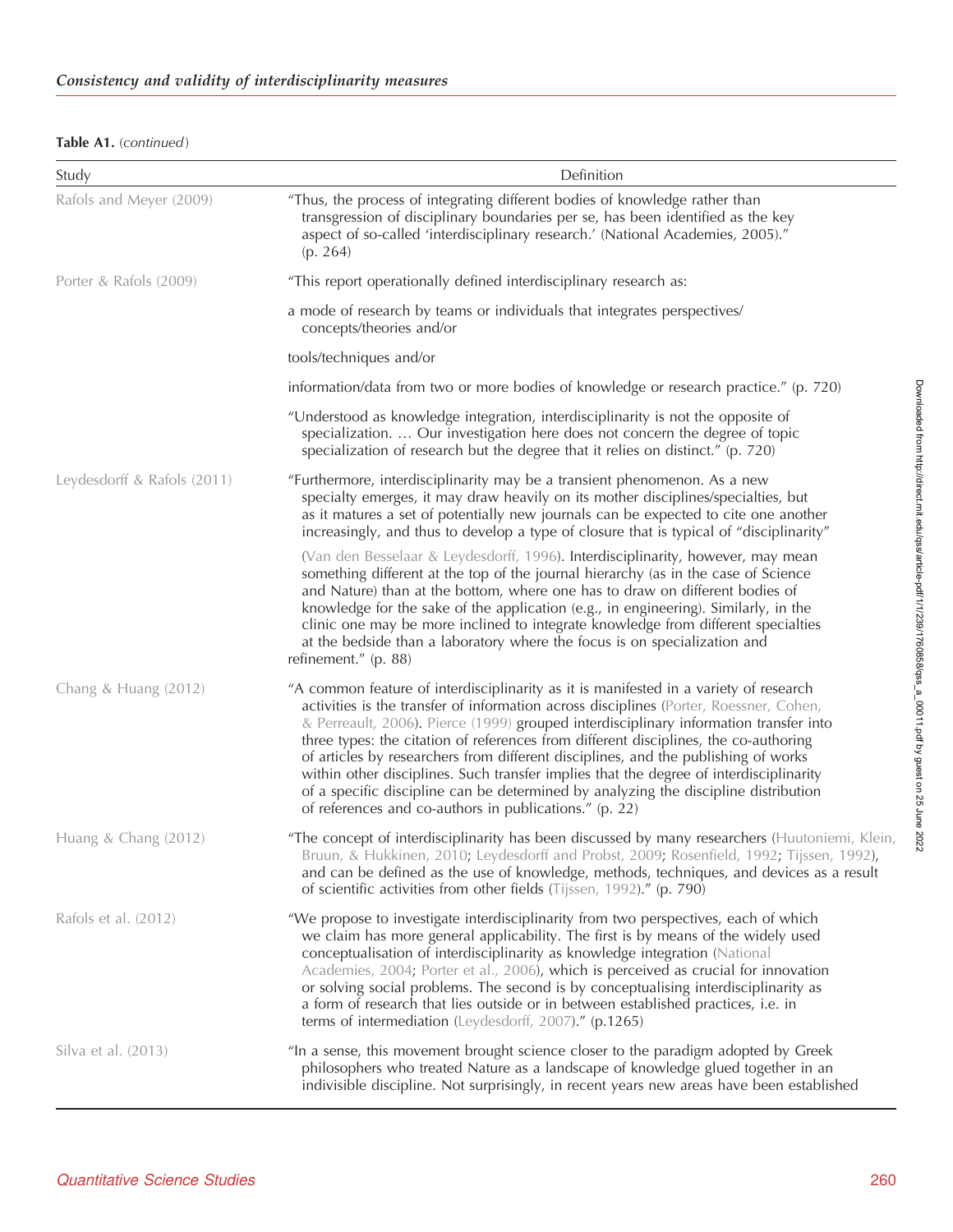|  | Table A1. (continued) |
|--|-----------------------|
|--|-----------------------|

| Study                | Definition                                                                                                                                                                                                                                                                                                                                                                                             |
|----------------------|--------------------------------------------------------------------------------------------------------------------------------------------------------------------------------------------------------------------------------------------------------------------------------------------------------------------------------------------------------------------------------------------------------|
|                      | with this interdisciplinary character, as is the case of nanoscience and nanotechnology,<br>in addition to new disciplines arising from the merging of two or more areas, such as<br>computational biology and biomolecular physics." (p. 469)                                                                                                                                                         |
| Soós & Kampis (2012) | " diversity measures are clearly associated with the degree multidisciplinarity. On the<br>other hand, the notion of interdisciplinary research (IDR) is decomposed into two<br>differing perspectives: on one account, IDR is conceived as knowledge integration,<br>an indicator of which is the degree of overall interrelatedness of the units of analysis<br>constituting a portfolio." (p. 871). |
|                      | "On the other account, however, interdisciplinarity is viewed as intermediation between<br>knowledge domains, embodied in publication sets positioned between more established<br>clusters of journals or fields." (p. 871)                                                                                                                                                                            |
| Wang et al. (2015)   | "For interdisciplinary research, integrating knowledge from more disciplines contributes<br>to potential more broadly useful outcomes." (p. 11)                                                                                                                                                                                                                                                        |
| Rodríguez (2017)     | "Finally, interdisciplinarity entails the integration of 'separate disciplinary data, methods,<br>tools, concepts and theories in order to create a holistic view or common understanding<br>of a complex issue, question or problem'." (p. 619)                                                                                                                                                       |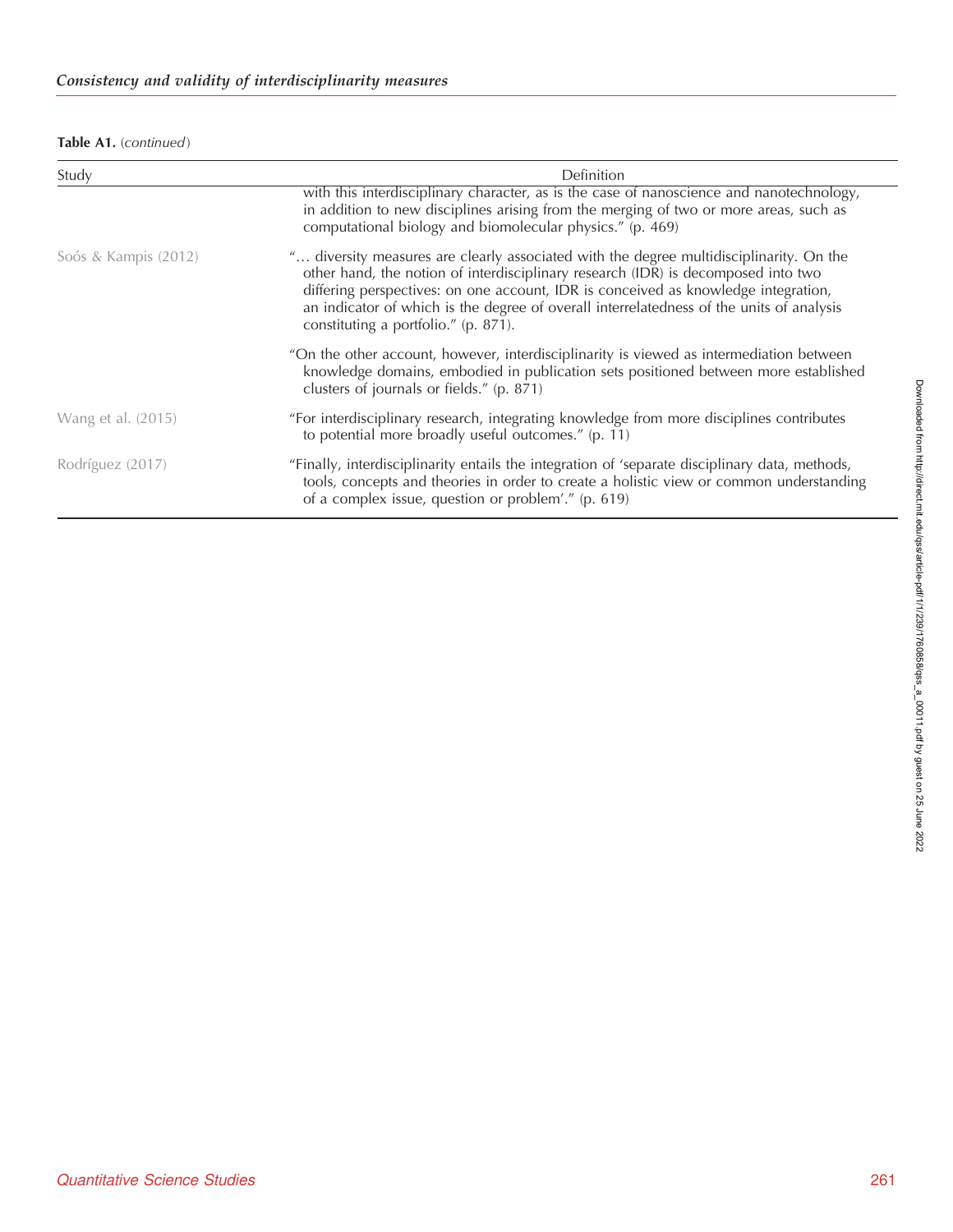<span id="page-23-0"></span>

| <b>Table A2</b> Spearman's correlation coefficients of interdisciplinarity measures                            |                                                                                                                                           |                |                                                                                                                                                                         |   |   |   |   |   |   |    |    |    |    |    |    |    |    |    |    |    |    |  |       |
|----------------------------------------------------------------------------------------------------------------|-------------------------------------------------------------------------------------------------------------------------------------------|----------------|-------------------------------------------------------------------------------------------------------------------------------------------------------------------------|---|---|---|---|---|---|----|----|----|----|----|----|----|----|----|----|----|----|--|-------|
|                                                                                                                | $\mathbf{1}$                                                                                                                              | $\overline{2}$ | 3                                                                                                                                                                       | 4 | 5 | 6 | 7 | 8 | 9 | 10 | 11 | 12 | 13 | 14 | 15 | 16 | 17 | 18 | 19 | 20 | 21 |  | 22 23 |
| 1. p_multi                                                                                                     | 1.00                                                                                                                                      |                |                                                                                                                                                                         |   |   |   |   |   |   |    |    |    |    |    |    |    |    |    |    |    |    |  |       |
| 2. p_outside                                                                                                   |                                                                                                                                           | 0.78 1.00      |                                                                                                                                                                         |   |   |   |   |   |   |    |    |    |    |    |    |    |    |    |    |    |    |  |       |
| 3. pro                                                                                                         |                                                                                                                                           |                | 0.45 0.44 1.00                                                                                                                                                          |   |   |   |   |   |   |    |    |    |    |    |    |    |    |    |    |    |    |  |       |
| 4. d_links                                                                                                     |                                                                                                                                           |                | 0.64 0.66 0.59 1.00                                                                                                                                                     |   |   |   |   |   |   |    |    |    |    |    |    |    |    |    |    |    |    |  |       |
| $5.1 - Pratt$                                                                                                  | $-0.07$ 0.14 0.44 0.27 1.00                                                                                                               |                |                                                                                                                                                                         |   |   |   |   |   |   |    |    |    |    |    |    |    |    |    |    |    |    |  |       |
| $6.1 - Spec$                                                                                                   |                                                                                                                                           |                | 0.82 0.78 0.47 0.63 0.05 1.00                                                                                                                                           |   |   |   |   |   |   |    |    |    |    |    |    |    |    |    |    |    |    |  |       |
| 7. Simpson                                                                                                     |                                                                                                                                           |                | 0.26 0.40 0.78 0.54 0.69 0.43 1.00                                                                                                                                      |   |   |   |   |   |   |    |    |    |    |    |    |    |    |    |    |    |    |  |       |
| 8. Shannon                                                                                                     |                                                                                                                                           |                | 0.17 0.35 0.59 0.43 0.78 0.36 0.92 1.00                                                                                                                                 |   |   |   |   |   |   |    |    |    |    |    |    |    |    |    |    |    |    |  |       |
| 9. Brillouin                                                                                                   |                                                                                                                                           |                | 0.19 0.36 0.59 0.44 0.75 0.38 0.92 1.00 1.00                                                                                                                            |   |   |   |   |   |   |    |    |    |    |    |    |    |    |    |    |    |    |  |       |
| 10. $1 -$ Gini                                                                                                 |                                                                                                                                           |                | 0.09 0.27 0.54 0.40 0.85 0.20 0.77 0.84 0.83 1.00                                                                                                                       |   |   |   |   |   |   |    |    |    |    |    |    |    |    |    |    |    |    |  |       |
| 11. RS_P[1 - S <sub>c</sub> ] 0.15 0.31 0.09 0.21 0.41 0.18 0.18 0.26 0.24 0.37 1.00                           |                                                                                                                                           |                |                                                                                                                                                                         |   |   |   |   |   |   |    |    |    |    |    |    |    |    |    |    |    |    |  |       |
| 12. RS_G[1 - S <sub>c</sub> ] 0.16 0.27 0.04 0.14 0.37 0.17 0.11 0.21 0.19 0.33 0.91 1.00                      |                                                                                                                                           |                |                                                                                                                                                                         |   |   |   |   |   |   |    |    |    |    |    |    |    |    |    |    |    |    |  |       |
| 13. $RS_P[1/S_c]$                                                                                              |                                                                                                                                           |                | 0.15 0.22 0.08 0.11 0.28 0.15 0.07 0.13 0.12 0.25 0.83 0.90 1.00                                                                                                        |   |   |   |   |   |   |    |    |    |    |    |    |    |    |    |    |    |    |  |       |
| 14. $RS_{G}[1/S_{c}]$                                                                                          |                                                                                                                                           |                | 0.26 0.35 0.24 0.25 0.42 0.31 0.29 0.34 0.33 0.47 0.77 0.87 0.88 1.00                                                                                                   |   |   |   |   |   |   |    |    |    |    |    |    |    |    |    |    |    |    |  |       |
| 15. RS_P[1 - $S_0$ ] -0.10 0.08 0.28 0.30 0.56 -0.02 0.51 0.54 0.53 0.68 0.13 -0.03 -0.11 -0.05 1.00           |                                                                                                                                           |                |                                                                                                                                                                         |   |   |   |   |   |   |    |    |    |    |    |    |    |    |    |    |    |    |  |       |
| 16. RS_G[1 - S <sub>o</sub> ] -0.02 0.18 0.35 0.36 0.73 0.09 0.62 0.69 0.68 0.84 0.41 0.33 0.19 0.31 0.87 1.00 |                                                                                                                                           |                |                                                                                                                                                                         |   |   |   |   |   |   |    |    |    |    |    |    |    |    |    |    |    |    |  |       |
| 17. RS $P[1/S_0]$                                                                                              | $-0.02$ 0.13 0.24 0.15 0.43 $-0.03$ 0.23 0.25 0.24 0.42 0.65 0.65 0.75 0.62 0.28 0.42 1.00                                                |                |                                                                                                                                                                         |   |   |   |   |   |   |    |    |    |    |    |    |    |    |    |    |    |    |  |       |
| 18. $RS_{G}[1/S_{O}]$                                                                                          |                                                                                                                                           |                | 0.16 0.34 0.36 0.29 0.62 0.28 0.51 0.58 0.58 0.68 0.66 0.71 0.68 0.84 0.25 0.56 0.67 1.00                                                                               |   |   |   |   |   |   |    |    |    |    |    |    |    |    |    |    |    |    |  |       |
| 19. Hill type                                                                                                  |                                                                                                                                           |                | 0.16 0.27 0.04 0.14 0.37 0.17 0.11 0.21 0.19 0.33 0.91 1.00 0.90 0.87 -0.03 0.33 0.65 0.71 1.00                                                                         |   |   |   |   |   |   |    |    |    |    |    |    |    |    |    |    |    |    |  |       |
| 20. coherence                                                                                                  |                                                                                                                                           |                | 0.25 0.39 0.38 0.36 0.55 0.25 0.42 0.44 0.42 0.49 0.81 0.77 0.66 0.69 0.19 0.47 0.60 0.67 0.77 1.00                                                                     |   |   |   |   |   |   |    |    |    |    |    |    |    |    |    |    |    |    |  |       |
| 21. BC                                                                                                         |                                                                                                                                           |                | $0.00$ $0.11$ $-0.17$ $-0.26$ $0.06$ $0.14$ $0.10$ $0.30$ $0.32$ $0.10$ $0.03$ $0.09$ $0.06$ $0.10$ $-0.09$ $-0.02$ $-0.03$ $0.19$ $0.09$ $-0.06$ $1.00$                |   |   |   |   |   |   |    |    |    |    |    |    |    |    |    |    |    |    |  |       |
| 22. CC                                                                                                         |                                                                                                                                           |                | $0.21$ $0.21$ $-0.10$ $-0.04$ $-0.28$ $0.38$ $0.09$ $0.14$ $0.17$ $-0.13$ $-0.30$ $-0.30$ $-0.33$ $-0.19$ $-0.25$ $-0.26$ $-0.53$ $-0.13$ $-0.30$ $-0.39$ $0.55$ $1.00$ |   |   |   |   |   |   |    |    |    |    |    |    |    |    |    |    |    |    |  |       |
| 23. AS                                                                                                         | $-0.04$ 0.09 0.19 0.17 0.31 0.13 0.49 0.58 0.59 0.44 $-0.29$ $-0.38$ $-0.47$ $-0.31$ 0.58 0.46 $-0.22$ 0.02 $-0.38$ $-0.24$ 0.33 0.401.00 |                |                                                                                                                                                                         |   |   |   |   |   |   |    |    |    |    |    |    |    |    |    |    |    |    |  |       |

Downloaded from http://direct.mit.edu/qss/article-pdf/1/1/239/1760858/qss\_a\_00011.pdf by guest on 25 June 2022

Downloaded from http://direct.mit.edu/qss/article-pdf/1/1/239/1760858/qss\_a\_00011.pdf by guest on 25 June 2022

Consistency and validity of interdisciplinarity measures

Consistency and validity of interdisciplinarity measures